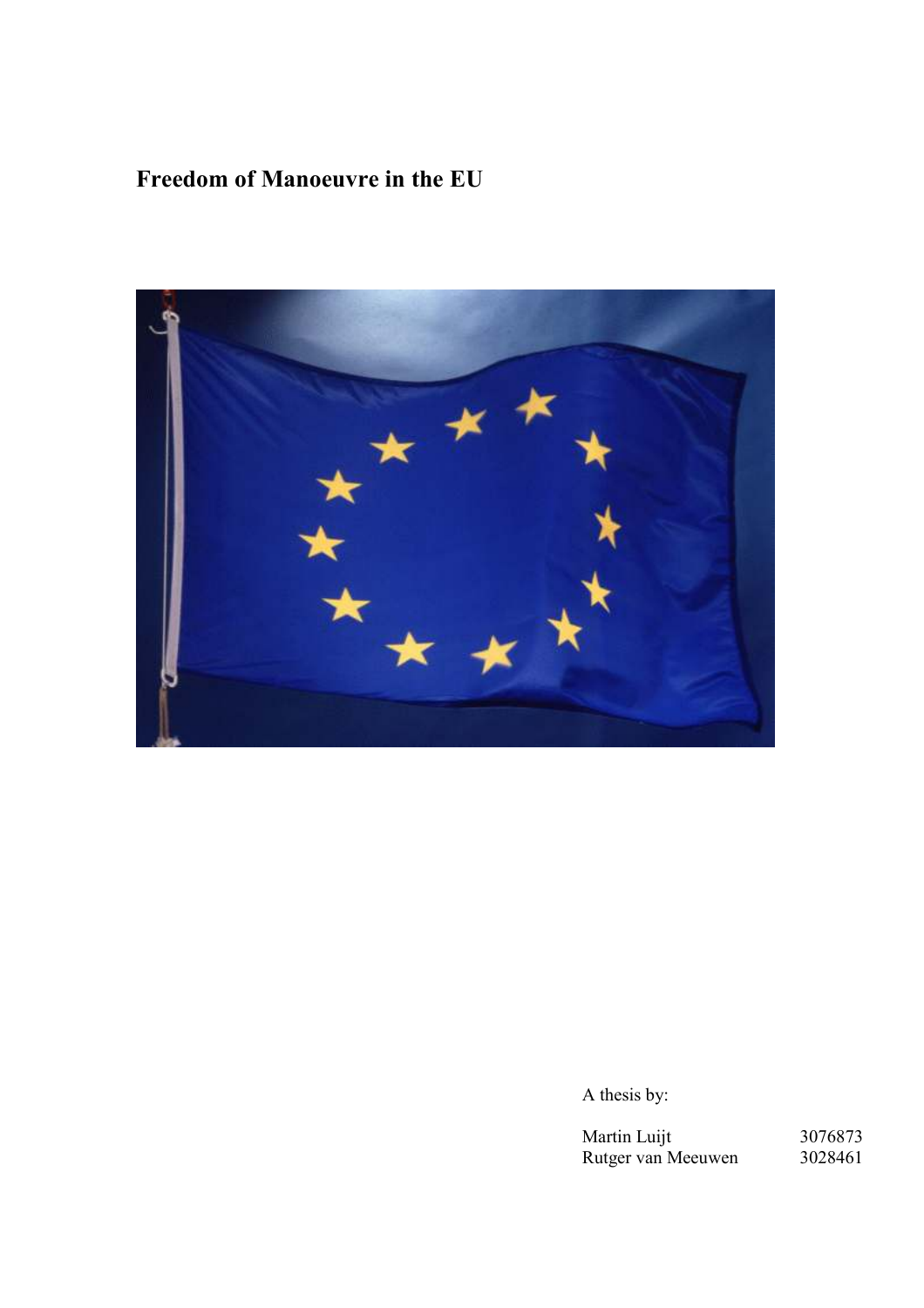# Contents

| 1. |                   | Introduction                                     | p.3  |
|----|-------------------|--------------------------------------------------|------|
| 2. |                   | <b>Literature review on Freedom of Manoeuvre</b> | p.6  |
|    | 2.1               | Freedom of Manoeuvre                             | p.6  |
|    | 2.2               | Principals and agents in the political context   | p.7  |
|    | 2.3               | Freedom of Manoeuvre in the EU                   | p.8  |
| 3. |                   | <b>Theory and Hypothesis</b>                     | p.10 |
|    | 3.1               | Policy Types                                     | p.10 |
|    | 3.2               | Salience                                         | p.12 |
| 4. |                   | <b>Research Design</b>                           | p.15 |
|    |                   | 4.1 Measurement of the dependent variable        | p.16 |
|    |                   | 4.2 Measurement of the independent variables     | p.17 |
|    |                   | 4.3 Measurement of the control variables         | p.17 |
|    |                   | 4.4 Data Analyses                                | p.19 |
| 5. |                   | <b>Results</b>                                   | p.21 |
| 6. |                   | Conclusion                                       | p.26 |
|    | <b>References</b> |                                                  | p.27 |

2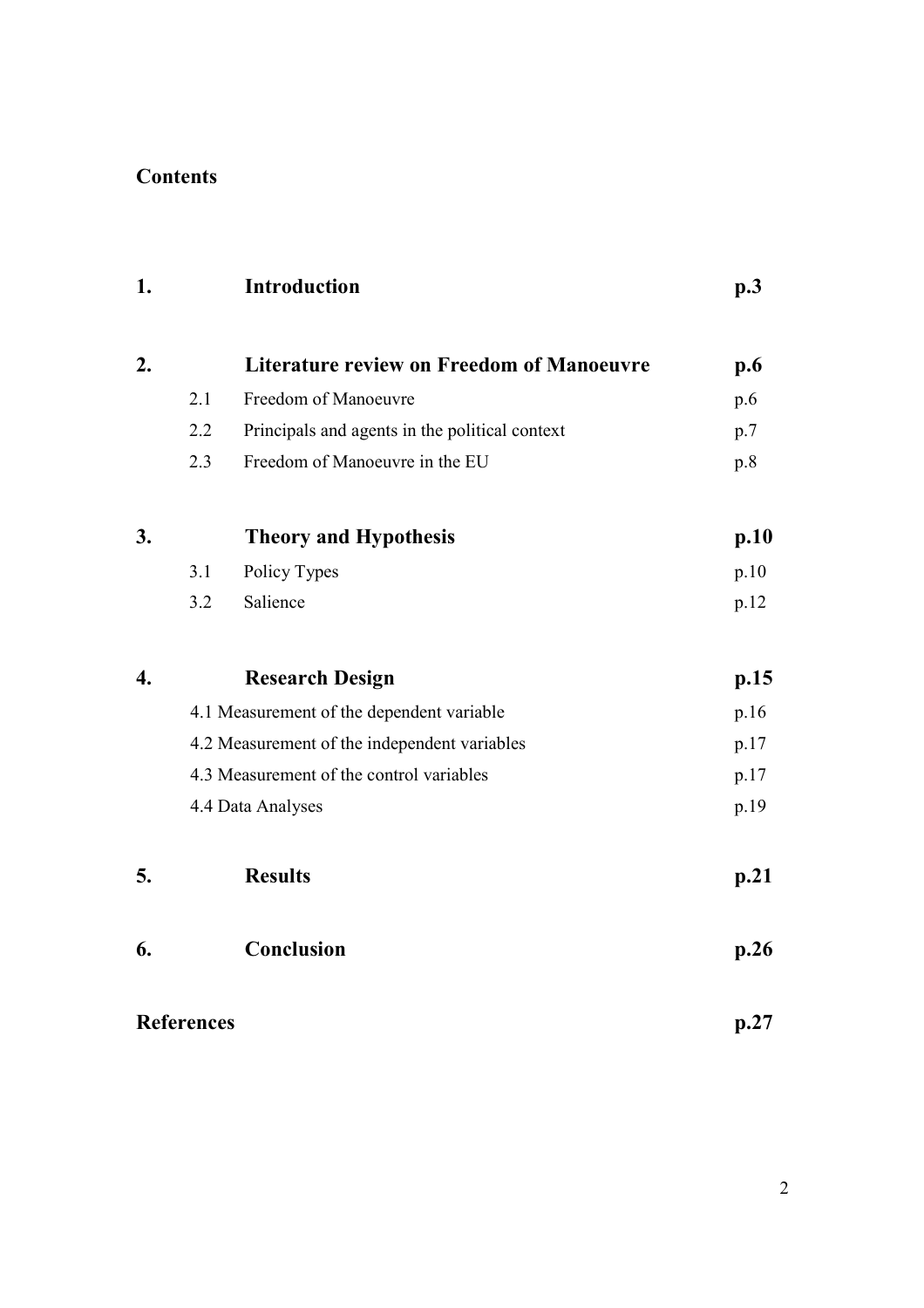### Abstract

This research try's to find out in which way freedom of manoeuvre in the European Union is influenced by the average salience in a particular issue and the restrictiveness of a policy. Freedom of manoeuvre means the freedom a member state has to adapt a policy to the national context. The average salience is the importance given to a policy by the member states. We found enough support to conclude that there is a relation between the restrictiveness of a policy and the amount of freedom given to a member state and a relation between the restrictiveness of a policy and the amount of salience added to the policy.

## 1. Introduction

The European Union is a large supranational organization that at this moment consists of 27 member states. The European Union in its current form was founded in 1993 with the 'convention of Maastricht'. However, different components of the European Union already existed before its founding in its predecessors.

The EU consists of several institutions that participate in the legislative process, which are the European Parliament, The Council of the EU and the European Commission. The European Commission is the daily management of the EU, the 'government' one might say. It executes laws, is the representative of the EU and also possesses the power to submit proposals for legislations.

The European Parliament is the representative of the people. It consists of 785 chosen members who have as main occupation to control the European Commission. In addition, they can also to submit enactments. The member states form an intriguing category, because they both depute the members of the Council of the EU, but they also form the countries that have to implement policies that that same Council helps to form. This could lead to mixed interests, because the member states might have a positive gesture towards the EU, but at the same time don't want too much interference because they have a skeptical rank and file to satisfy.

The EU is the subject of much controversy in the past decades. Opinions differ severely about the size that is desirable for the union and about the competencies that it should have. The Dutch referendum about the European constitution worked as a motive for the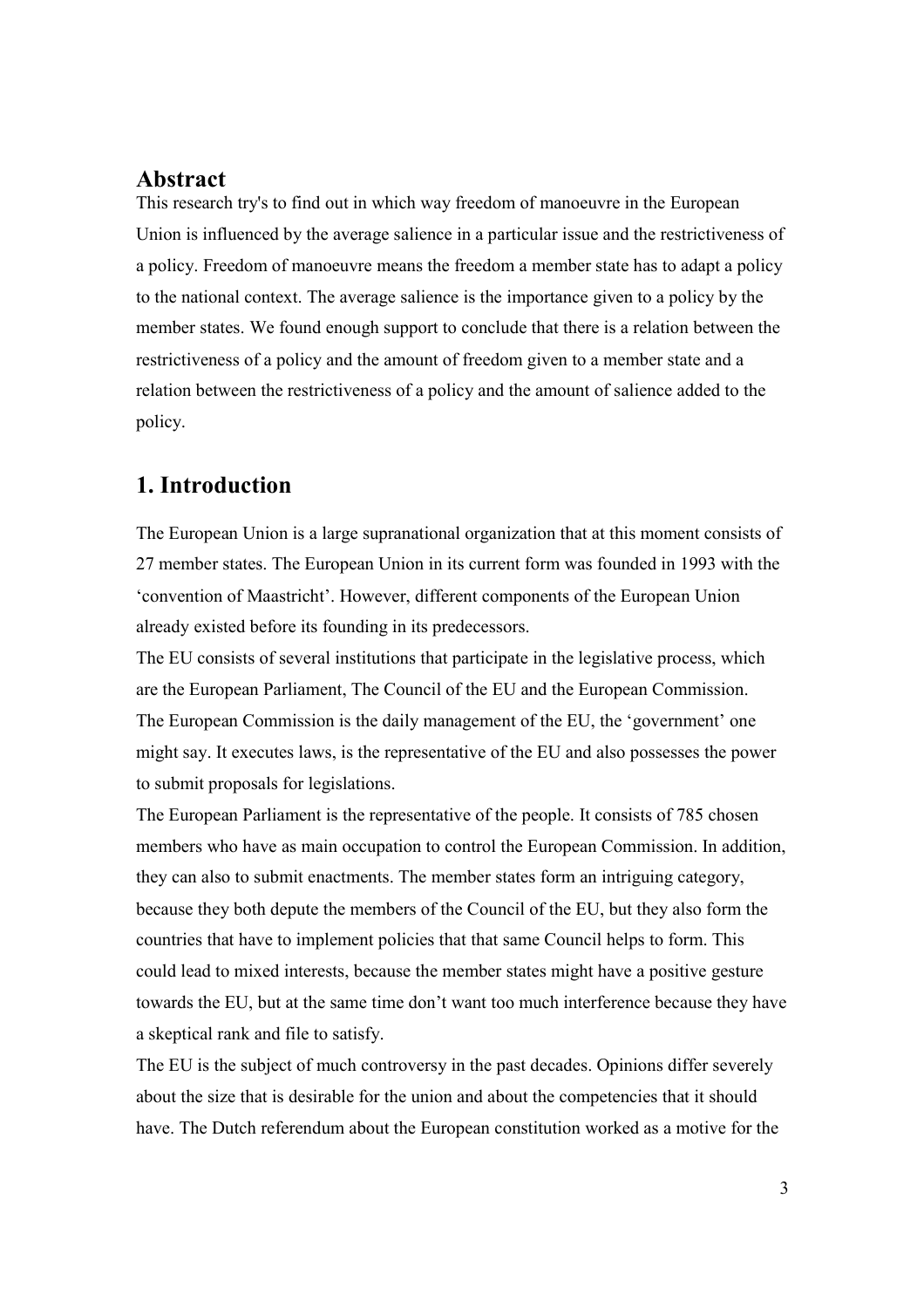debate about the European Union to really emerge as the polemic monster it is. Tired and perhaps a bit cynical from the arguments from both protagonist and antagonists, the public decided on the 1st of June 2005 to vote against the constitution and the national government decided, after France didn't ratify 3 days earlier, to not ratify the first draft of the European constitution.

The question is why the Dutch didn't or the French wanted a European constitution. The main reason was that every country has its own culture. Each country has different ways to form policies and different ways to interpret these policies. So why should we accept policies from a giant bureaucratic government like the European Union when a certain policy is not made to measure. Why should we accept that an Italian or a Frenchman decides what is good for us? The problem is that we don't know in which way a member state has a certain freedom in which way it wants to implement a policy and which conditions are responsible for this freedom if its there. Research towards this question would give a lot of answers to citizen which are doubtful towards the European constitution and would help national governments to decide whether a European constitution would affect the independence of a national government and a national culture. So, to link this social aspects to our research question: we believe that the legitimacy of the European Union for one lies in the freedom it grants to member states, so each country can take into account their own specific culture and doesn't have to let the EU undermine their national values. With the term 'freedom of manoeuvre' we refer to the idea that a member state has a say in a part of the implementation process. It doesn't, for example, blindly has to follow instructions concerning a policy, but it may choose itself in which way a policy is implemented. In this research we will systematically map the freedom that is granted to the member states and take a close look at the conditions that affect the level of the freedom that is granted. If the freedom of manoeuvre differs among policies for various reasons, the general impression of the EU might change for both member states and their inhabitants. Perhaps if the populations of the member states knew about this freedom that is granted to their national governments, and if they knew that this freedom warrants the national identity and preserves the cultural identity of member states, they would have voted differently on the 1st of June.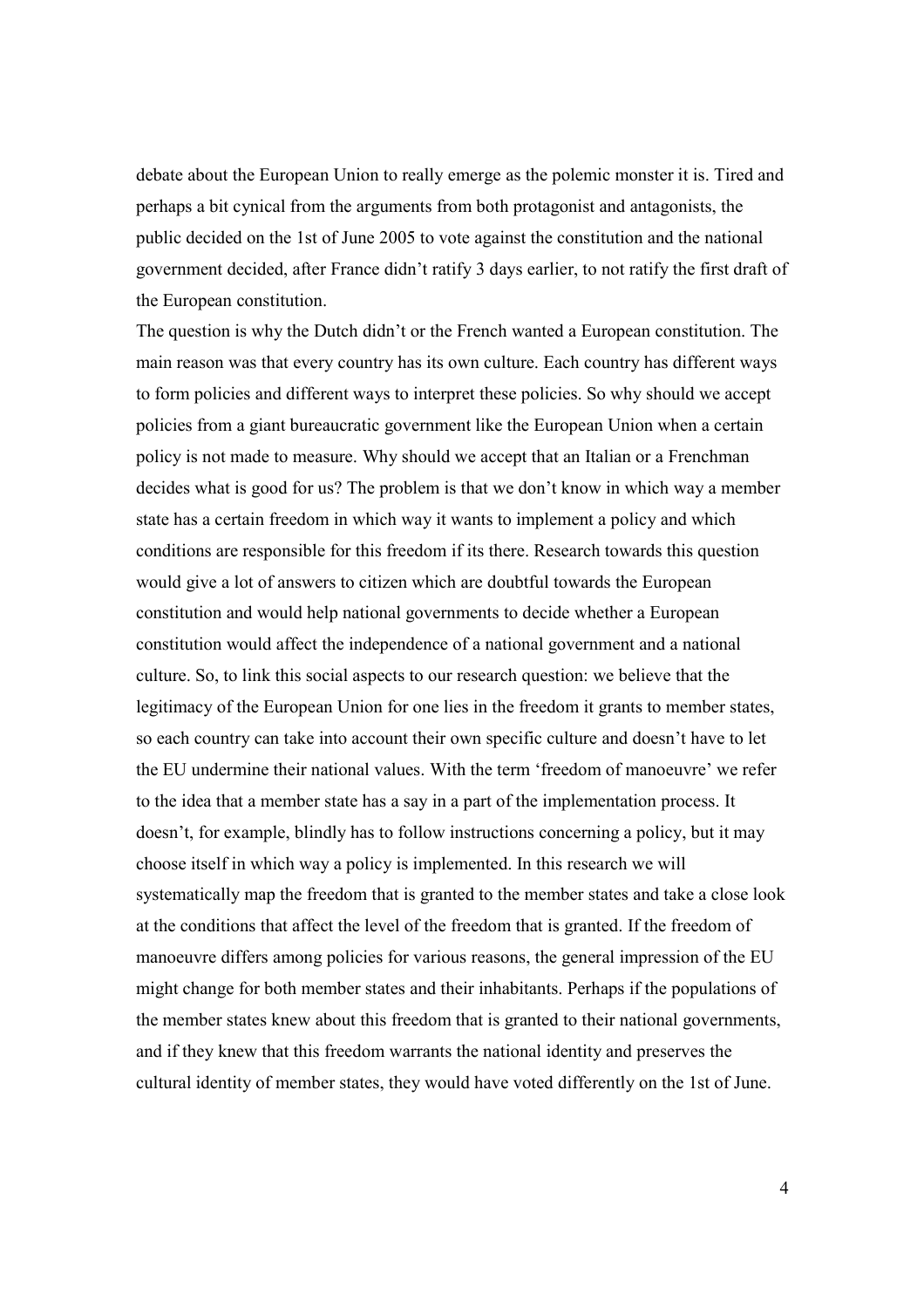Put differently, perhaps the mainstream view of the EU as a rigid bureaucratic and tightly commanding institution would alter.

Now that we've stated that we're going to look at freedom of manoeuvre, the question that logically comes in mind is what factors influence this freedom of manoeuvre. After all, you can't start describing and mapping a concept before you have substantially explained what factors have an influence on this. We have chosen two main points of interest concerning the variance in the freedom of manoeuvre that is granted to member states. We're going to look at both 'salience' and the 'type of policy' as factors that influence variation in freedom of manoeuvre. The concept of salience describes the importance member states grant to particular issues. This has nothing to do with their political preferences (liberal or conservative, etc), but quite simply how important they perceive the issue is. It isn't hard to imagine that a country that thrives on a flourishing agriculture, grants more importance to policies that concern agricultural allowances than, for instance, policies that concern immigration. All the member states have these kinds of preferences for certain policies about certain subjects. We believe that the average salience on a certain policy affects the level of freedom of manoeuvre that is granted. Besides from 'salience', we're also looking at the different kind of policies that the EU discusses. Some policies are more restrictive than others. There are, for example, policies that merely outline some guidelines. Also, there are policies that are as strict as laws; they leave little room for interpretation. We think that these differences between policy types have an influence on the freedom of manoeuvre that is granted.

Last, but not least, we believe that there also exists an interaction effect between salience and the different policy types. It could be the case that if salience is higher, the effect between policy types and freedom of manoeuvre alters. The explanation could be that when member states grant a policy a lot of 'importance' (salience), it matters less how restrictive a policy is, because they will grant more freedom anyway because they want their countries to have some control during the implementation process.

All these considerations find their place in a more formalised research question:

# In which way is freedom of manoeuvre influenced by the average salience in a particular issue and the restrictiveness of a policy type.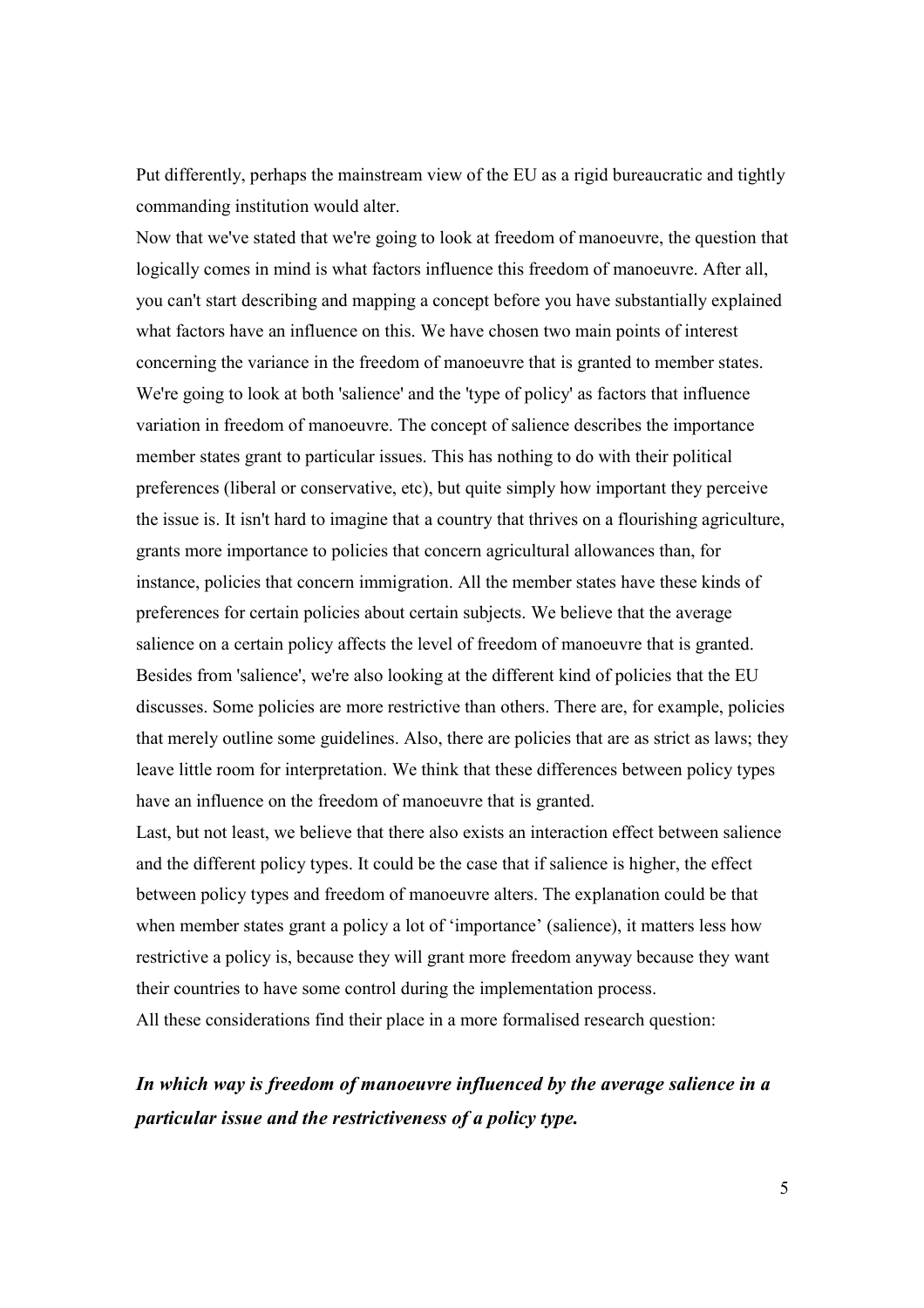In the following section were going to take a look at the most prestigious literature that exists about 'freedom of manoeuvre'. We will take a look at specific EU related articles, but also give an outline at a more general theoretical level.

### 2. Literature review on freedom of manoeuvre

#### 2.1 Freedom of Manoeuvre

A good way to try to explain freedom of manoeuvre is by the principal-agent theory. The principal-agent is tributary to the work of Weber, the classic sociologist, who first introduced the concept of 'new institutionalism' that focuses on the way the principal and the agent interact and on the way they affect society. The principal-agent theory argues in a quite similar manner; it also looks at the institutions as actors and at the way they interact.

The principal-agent theory, put simply, looks at the way in which a principal (for reasons we will describe below) delegates authority to an agent, and in what way the agent deals with this new found authority (for reasons we'll also describe below). The theory has evolved, and keeps on doing so, from a very simple explanatory line of thought, to a mature theory. The sociological view is the view that is most extensive, also incorporating aspects of culture, and showing a better understanding of situations with multiple agents and multiple principals. (Kiser, 1999). Seeing as this is not our main interest here, we limit ourselves to the preceding remark.

Before we continue to explain the theory, we will give a very general example of the theory, just to show how broadly applicable it is and how it elegantly describes and explains the actions of the principal and the agent. Consider for example, the case of a car dealer and a customer. The customer wants to by a new car. He wants, for understandable reasons, to resolve his problem, of buying this new car but he lacks the knowledge to do so (this is one reason for delegation of power; the absence of knowledge), so he delegates some of his control to the car dealer (the agent in this case), who will give the customer some suggestions of which car he should buy. The car dealer has a certain power because he can give a could suggestion or he can try to get rid of u used damaged car (Akerlof,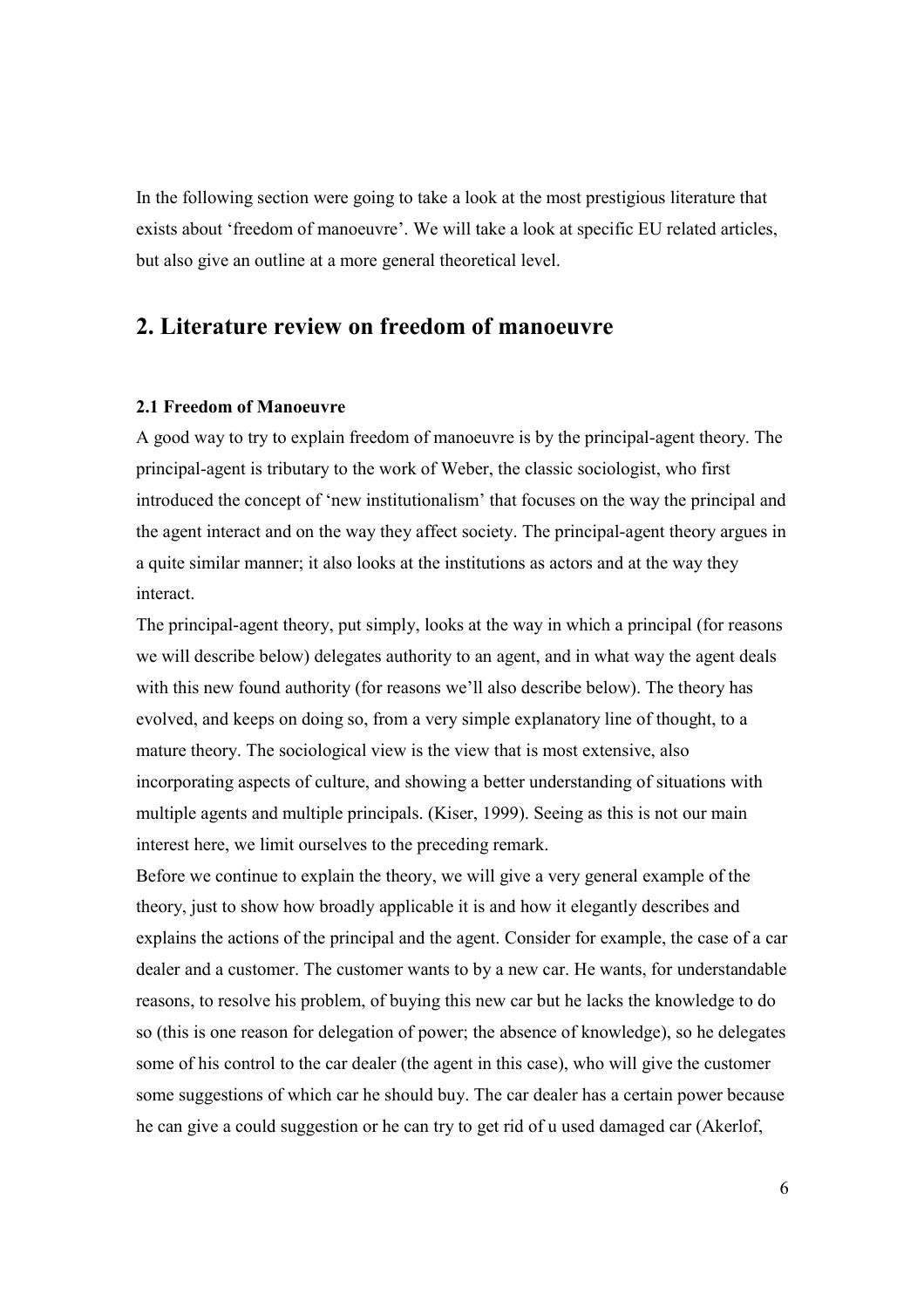1970). In this example, the principal doesn't withhold any information that is relevant to the agent, and the agent in his turn has as only interest the wellbeing of the principal. Not surprisingly, the truth is less fairytale-like. For example, the principal will not always be able to 'bear' the costs that involve the monitoring of the agent. To return to our example: the agent lacks the knowledge to know if the principal is making reasonable decisions (Jost, 1996). The principal knows this, and therefore can, is he chooses to, abuse his power over the principal, or simply be lazy, make easy decisions and choose the way of the least resilience. In the literature, this phenomenon is called 'asymmetry of information'. Another outcome of this dilemma is, because the principals knowledge of the power of the agent, he doesn't tell the whole story, to protect his control. In our example this would mean that the customer doesn't tell the car dealer all of his needs, or lies about other subjects, to not grant the car dealer total control over which cars are one the buyers list.

Analogue to this dilemma of both the actors, there also is the issue of the information flow, not in the normative terms as described above, but more in quantative terms. To use our thesis again, the customer and the car dealer probably only have one meeting, which makes it practically impossible for the costumer (the principal) to monitor the behaviour of the car dealer (the agent) in the exact way that he wants (Brock, 1996). In this case, we logically assume that the interest of the agent and the principal by and large overlap (the best car for the costumer). However, in other cases, the principals and agents may have very different interests, which leads to less information shared, and leads to a more problematic interaction.

#### 2.2 Principals and Agents in the political context

One of the major authors on the subject that we like to discuss are David Epstein and O'Halloran (1994), who have written a lot about the principal-agent theory in the context of American politics. In one of their articles they describe the dilemma that is the cause of the whole principal-agent theory: The principal, in this case a policymaker, has to choose between whether or not to grant a lot of freedom. When he decides to grant a lot of freedom the agent (the implementer) can react when circumstances change and can keep the actions 'up-to-date', because the agent doesn't have to ask permission when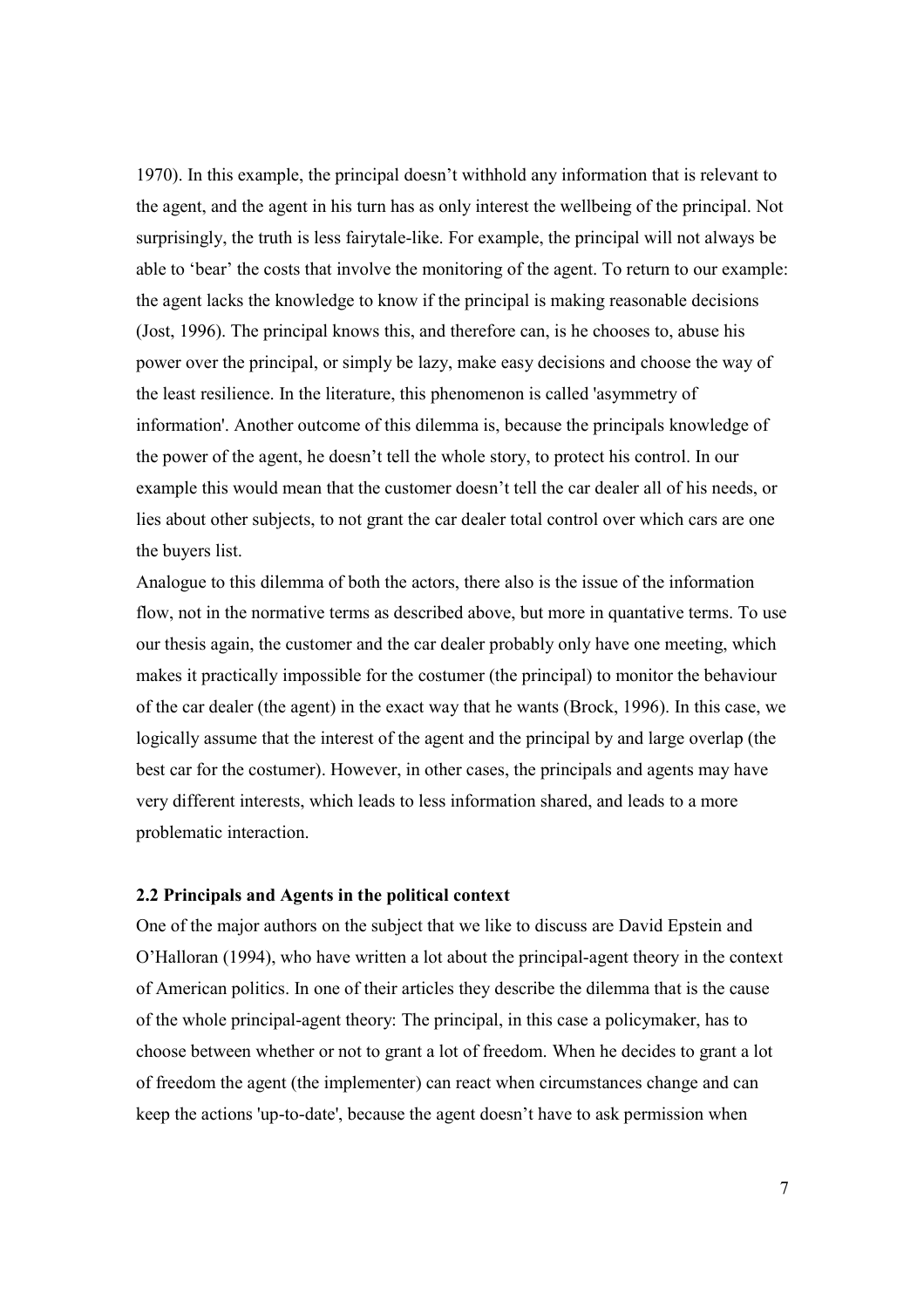action is needed. Also, the agent withholds information from the field, which the principal isn't aware of. Giving a certain degree of freedom will allow the agent to take use this information when action is needed and therefore better decisions will be made. A disadvantage of this approach is that the actions has to be described vaguely, because of the lack of information of the field, so that the principal can't exactly outline his thoughts at the level of detail that is needed to implement the actions exactly the way he wanted. Also, the principal, when using this approach, doesn't have a lot of insight in the exact methods the agent uses for implementing the actions. The second method of implementing, is outlining the actions the principal wishes at a high level of detail, and thereby leaving less freedom to the agent. An advantage of this approach is that the principal exactly knows how the policy is translated to the real world. The disadvantage of this approach is that the agent can't react to changes in the environment. A major disadvantage is that the agent will be constrained and will not be able to respond the changes in the environment (Alter, 2008).

Summarizing, we can give a clear outline on the theory. We have an agent, and a principal. The principal wants to delegate some tasks to the agent, because of reasons like a gap in his own knowledge, or a lack of time to do things himself. The agent wants to fulfil this task, but also has his own interests, such as maintaining or gaining power, or accomplish his own goals (or just do nothing and be lazy). So, these interactions, and the differences between the agents and the principals agenda lead to different outcomes for different contexts.

### 2.3 Freedom of manoeuvre in the EU

Now we have explored the general assumptions of the principal agency theory and the application of it in the field of politics, it is time to look at it in the field that were really interested in, the EU. In the EU a slight problem arises, because the difference between the agents and the principals isn't as vivid as in the more straightforward problems presented above. The EU consists of the member states that have to implement its policies! To get round this problem, we'll mostly view the EU as the legislator (principle) and the member states as the implementer (agents). However, from time to time the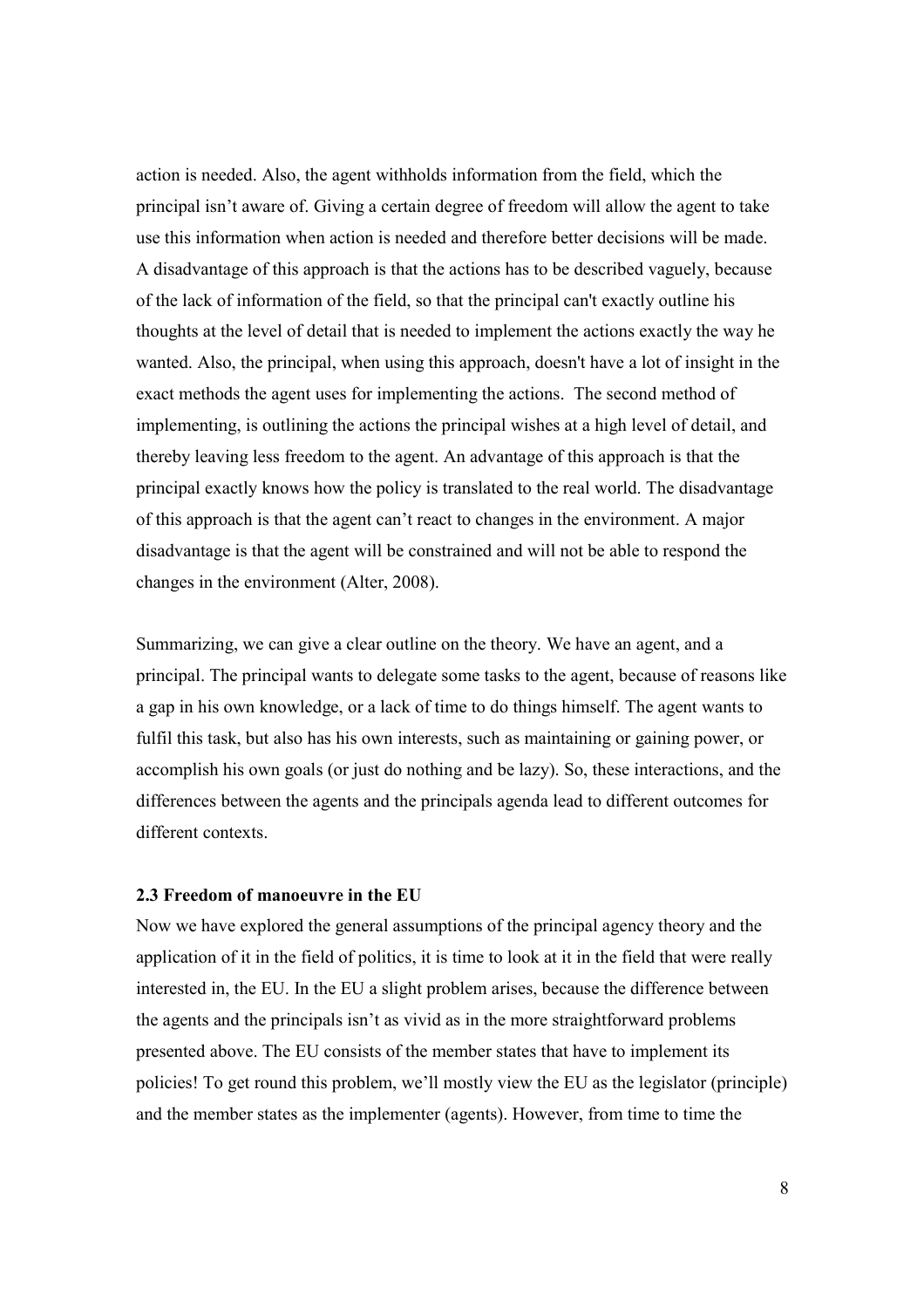vagueness surrounding the different roles of the member states as both agents and principals will be so important, that we will reflect on this issue. Shortly said, the vagueness lies in the fact that the member states that participate in the council of the EU to make and formulate policies, are also the countries that are responsible for the implementation of the same policies!

An author that has written about delegation of policies to the EU is Fabio Franchino (2002). Leaning on the work of Majone he derives two major explanations to the question why member states delegate executive powers to the EU. The first explanation is because they, the governments of the member states, want to take advantage of principal experience and to reduce their workload. The second explanation is because they want to enhance the credibility of policy commitments; when more formal national power is delegated to the EU, the credibility of the institution is ascending.

Franchino (2002) points out an important point: you could also switch the roles of the agent and the principal, so that the members can be seen as the principals that decide to grant freedom to their abstract cooperation contract, the EU commission (the agent). The member states want to show that the European Union matters and therefore grant it important power, but they also, at the same time, don't want the European Union to decide everything at the more important subjects. This seems to suggest that the Council sometimes uses topics and policies that are not very important to the member states to win legitimacy.

In another article (Franchino, 2004) he builds forth on the assertions made in the one we have discussed above. The complex relationship of the agents and the principals becomes more luminous and comprehensible. Here, the principal/legislator is the Council of the EU, consisting of the member states. They can grant freedom to either the European Commission, or to the member states (in a way, themselves!).

Another view that again shifts the roles of agents and principals, takes into account the committees that try to influence the decision making in the EU. Committees are alliances that consist of interested parties that have benefit by a specific outcome of the decision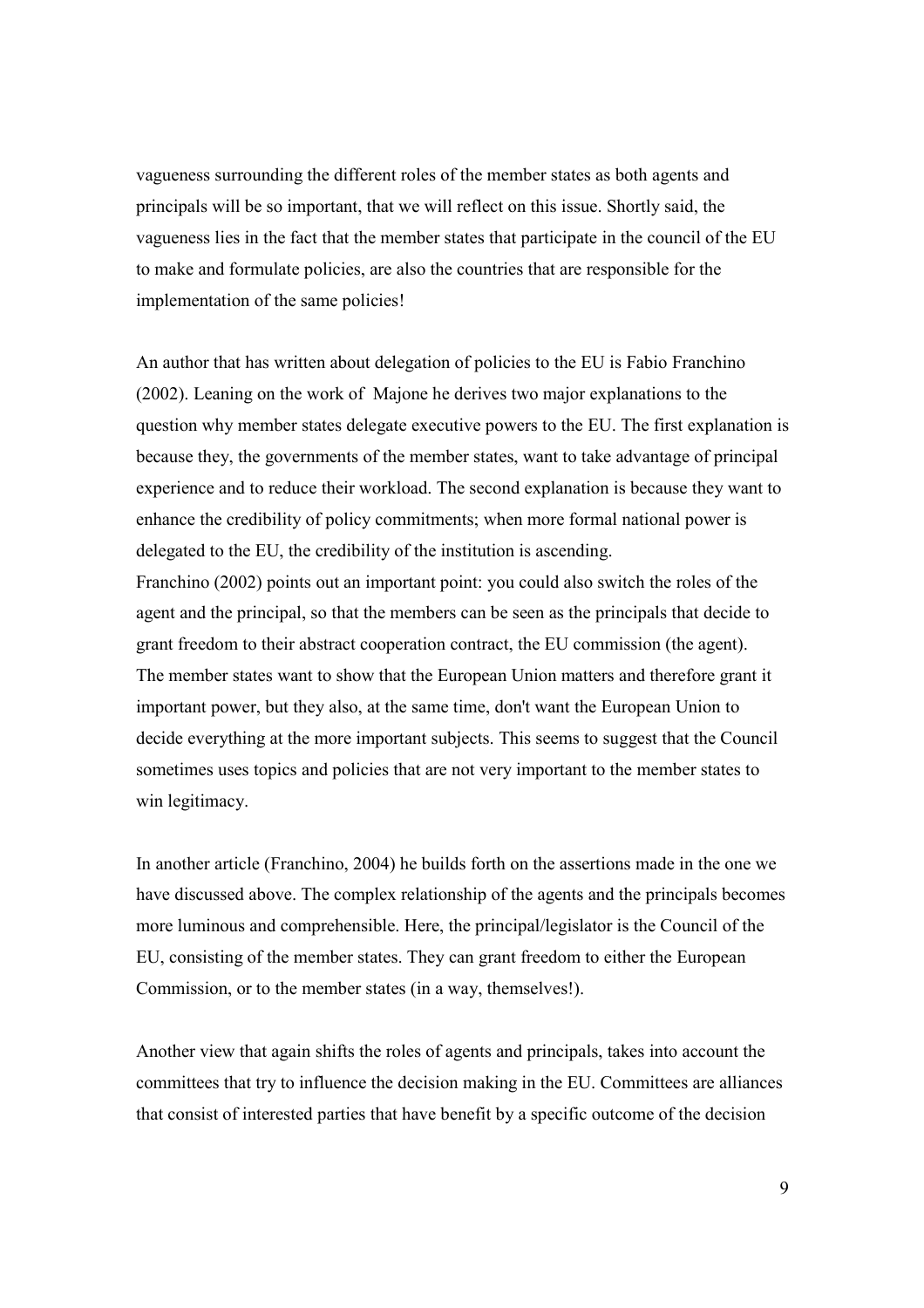making process in the EU. Committees will either try to influence the Council or the Commission. The problem with the credibility of these committees consists of a mix of motives; committees don't only have an informational function, they also try to please their own rank and file. (Ballman, 2002)

After our review of the concept of freedom of manoeuvre, in the next we will elucidate the theoretical mechanisms that underlie our research question.

## 3. Theory and hypothesis

In the following section we're going to focus on our hypothesis and the theory that backs it up. We will examine existing research and derive our own hypothesis based on that work.

### 3.1 Policy types

In our research we will look at the effect of different policy types on freedom of manoeuvre. We have made this choice simply because no other author has looked at this effect.

A distinguish in policy types is the functional policy taxonomy of Lowi (1964). He makes a distinction between distributive, redistributive and regulatory policies. Distributive policies are the one that distribute a certain good or service towards people or organizations without regard of limited resources. These services can be healthcare or public transport. Redistributive policies do the same, but first take them away from someone ore something else after which these good or services are distributed to people or organizations. A form of redistributive policy is an unemployment benefit paid by taxes. In this policy, money is redistributed from a big group of persons (tax payers) towards a small group of persons (the unemployed). Regulatory policies regulate certain goods or services to people or organizations. This involves a direct choice of who will be indulged and who deprived. A type of regulatory policy is the percentage of tax someone pays. If you earn more you pay more. Another form of regulatory policies are milk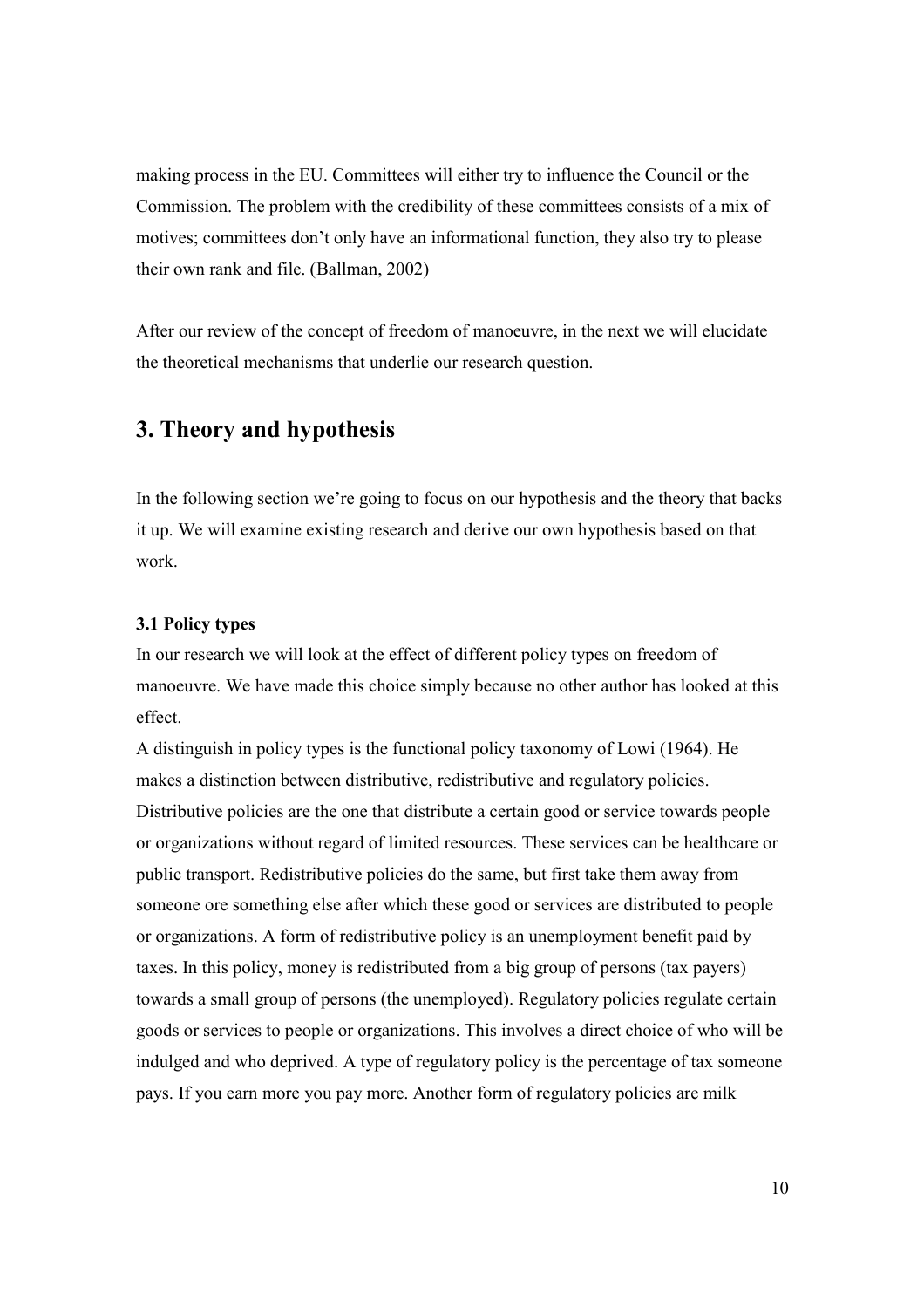quotas. A farmer is only allowed to produce a maximum of milk, so the milk production is regulated.

Hix (1999) makes another distinction between policy types. First of all there are regulatory policies. These are the rules on the free market of goods, services, capital and persons in the single market. Second there are expenditure policies which involve the transfer of resources through the EU budget. Third there are macroeconomic policies which pursue the exchange rate and the coordination of national taxes and employment policies. Another type of policy are citizen policies which are the rules which extend and protect the economic, political and social rights of EU citizens. The last type of policies are foreign policies which try to insure that the EU speaks with one voice on the world stage. We won't study the effect of al these policy types, but use just a few of these, and find out their effect on freedom of manoeuvre.

The European Union distinguishes 5 types of basic acts (www.europa.eu): directive, regulation, decision, recommendation and opinion, and states their effects. A directive lays down the results to be achieved but leaves it to the Member States to choose the measures to be taken. A regulation is like a European law and is directly applicable in all Member States and does not need to be transposed into domestic law. A decision includes both a decision addressed to specified recipients and a general decision. Decisions are binding on those to whom they are addressed. Because these 5 types do not fit in the previous definitions we assume that these 5 EU-types are taken for granted. In our research we will find out if there are differences between directive, regulatory and decision policies. As formulated by the EU, directives give the member states a certain freedom of how to obtain their goals and regulations won't lead necessary into a change of a domestic law. Because a member state can define its own law we think that a directive policy is the least restrictive one. Regulations won't necessary change a domestic law, but there are possibilities that domestic laws need to be changed to make regulations possible. Therefore we think that regulations are more restrictive because member states don't always have a choice if a domestic law needs a change. Decision policies are described as very restrictive, because they are binding and created on the EU level and implemented of above. Regulations and directives indeed are also restrictive, but they just aren't as detailed as decisions. Member states do not have any choice to

11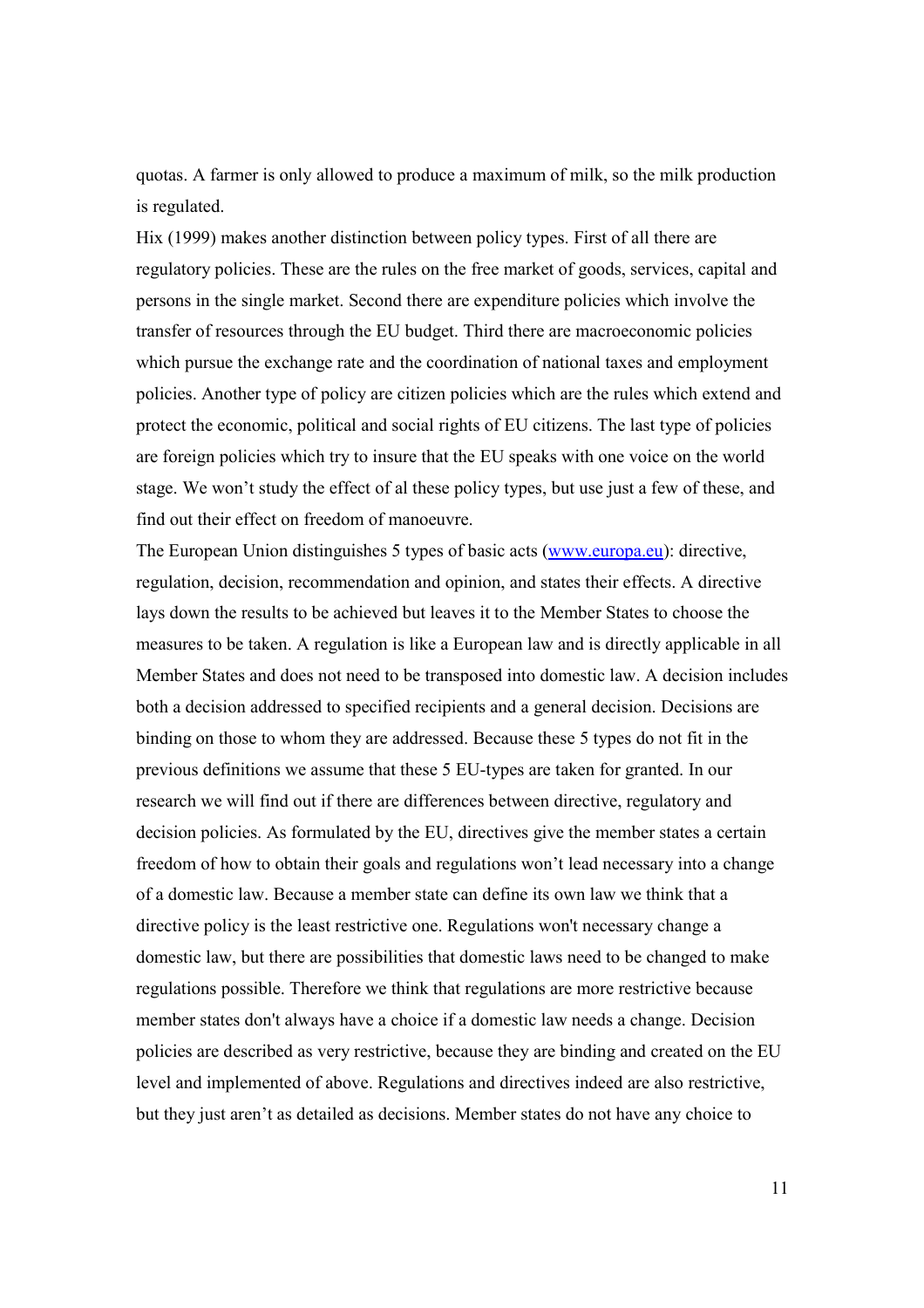neglect these policies ore interpret them different. In our research will find out if the assumptions are true. We can combine the differences in restrictiveness of policy types with the principle-agent theory. As we already assumed, we think that the every type of policy has a certain degree of freedom given. This freedom can be described as the freedom given in the principle-agent problem. We assume that directives gain more freedom than regulations and decisions gain the smallest amount of freedom. Thi will lead towards the following hypothesis.

H1: Directive policies grant the most freedom followed by regulation policies and decision policies.

### 3.2 Salience

After our discussion of the different policy types that exist and that have their influence on the freedom of manoeuvre, we will know look at the mechanism that underlies the relationship between 'salience' and freedom of manoeuvre. Salience is, to put it short, the emphasis that different member states place on certain topics and policies. Hence, salience doesn't state anything about the opinion of a member state, but just states íf a member state has a strong opinion at all. It isn't hard to understand that some countries will value more emphasis on topics about, for example, agriculture than others. If your country is more industry-driven than agriculture-driven, you might not have such a strong opinion on agricultural matters. The Netherlands, for example, have much less benefit from high EU allowances for farmers than a country like France, because France's countryside is much bigger and a more important source of income. We believe that these differences in emphasis have an effect on the freedom of manoeuvre that is granted to member states. When the average salience is high or, to paraphrase the last sentence, when there is a variety of strong opinions on a topic, this could lead to much conflict about that issue, because all actors have a strong merit on seeing their own agenda accomplished (Netjes & Binnema, 2007). This presence of salience leads to a situation in which every member state wants his own plan to be realised, because they feel the topic is so important.. This leads to a formulation of a policy in a looser manner, because every member state wants to get freedom of manoeuvre for the implementation process. This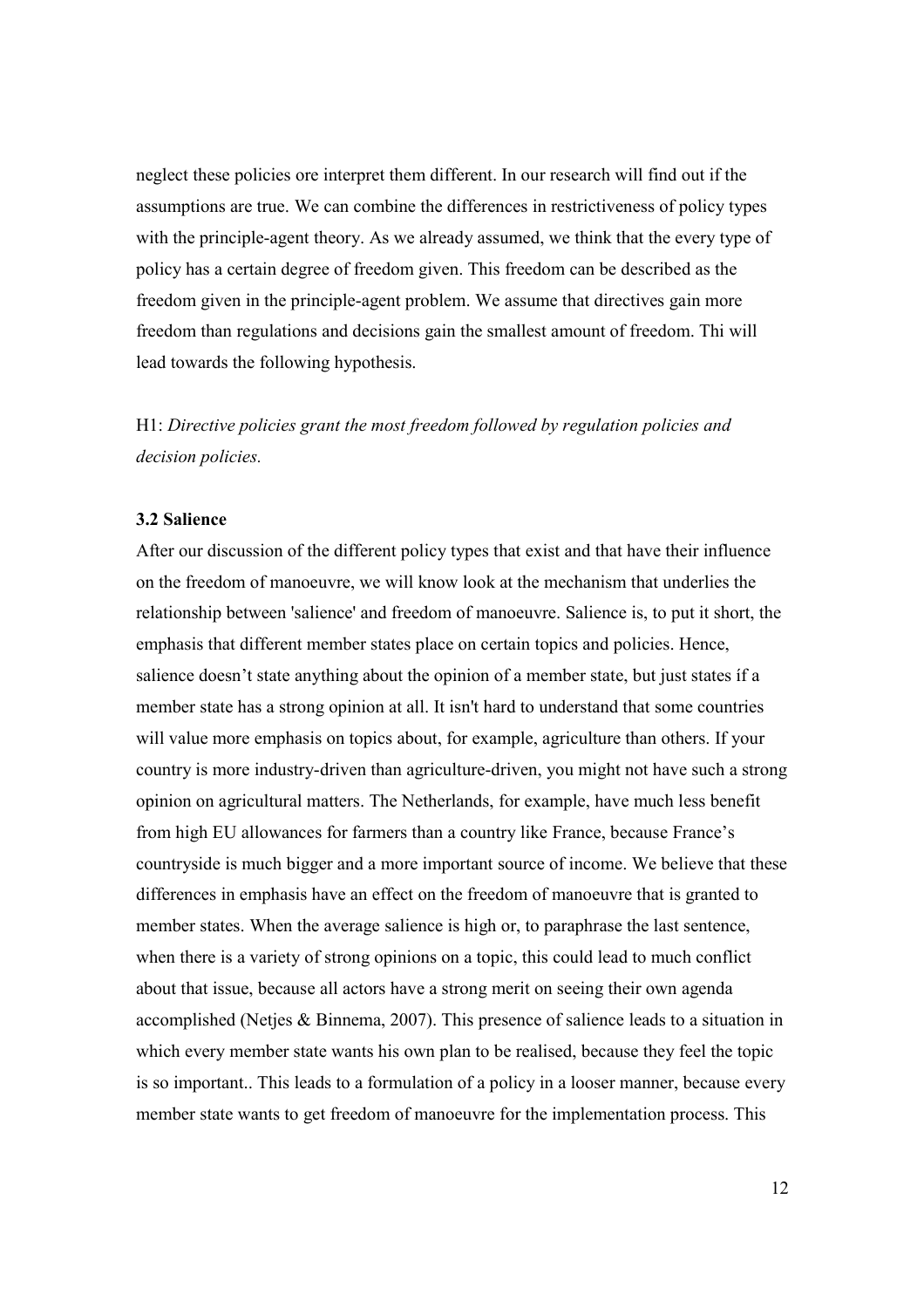mechanism works the other way at well. When the opinions of the member on a certain topic aren't that strong (and so the salience is low), there is a less high incentive to gain freedom of manoeuvre, because the member states don't wish to have full control in the implementation process. Put differently, when the average salience between the agents is lower (there don't exist a lot of strong opinions), there will be a tighter formulation on a specific topic because the member states aren't trying to win some freedom of manoeuvre in order to let their own country implement a policy in it's own way. So, more freedom of manoeuvre will be granted than when the average salience is higher. (Lewis, 2000). For more clarity, you could also view a period in which 'high salience' occurs as a time of 'divided government'. Authors that use this terminology are Hubar and Shipan (2002), and they also argue that when a government is more divided (in our case the European Union), the freedom granted to the executive of a policy would be bigger than at times when the government isn't divided. Of course, when two member states both find a topic of high importance (high salience), this doesn't mean that they disagree and that conflict will occur. However, the work of Hubar and Shipan (2002) illustrates in which way a high amount of salience could work. Heritier (2001) disagrees with the view of the authors described above. She argues that even when policies lack a high salience, the outcomes of the implementation of the different member states may still differ a lot, because the policies are still formulated in such a way that leaves this room for the member states. Although both views are convincing, we favour the view expressed in the work by Hubar and Shipan (2002), because we think Heritier's view trivializes the importance of the Council of the EU (the organ where the deputies of the member states take place).

Another important mechanism is that when a member state places a lot of emphasis on a certain topic, it could be assumed that they have the knowledge and the private means to formulate the exact execution terms. Therefore, the delegate of such a member state has an incentive to formulate the position of its country strongly (Shavell, 1979). When more countries follow this strategy, the salience will be higher, and the freedom of manoeuvre granted larger, because every member states is convinced that their method of implementation is the best one. To put it in terms of the previously attended 'Principal – Agent Theory', the principal grants more freedom of manoeuvre, because the agent has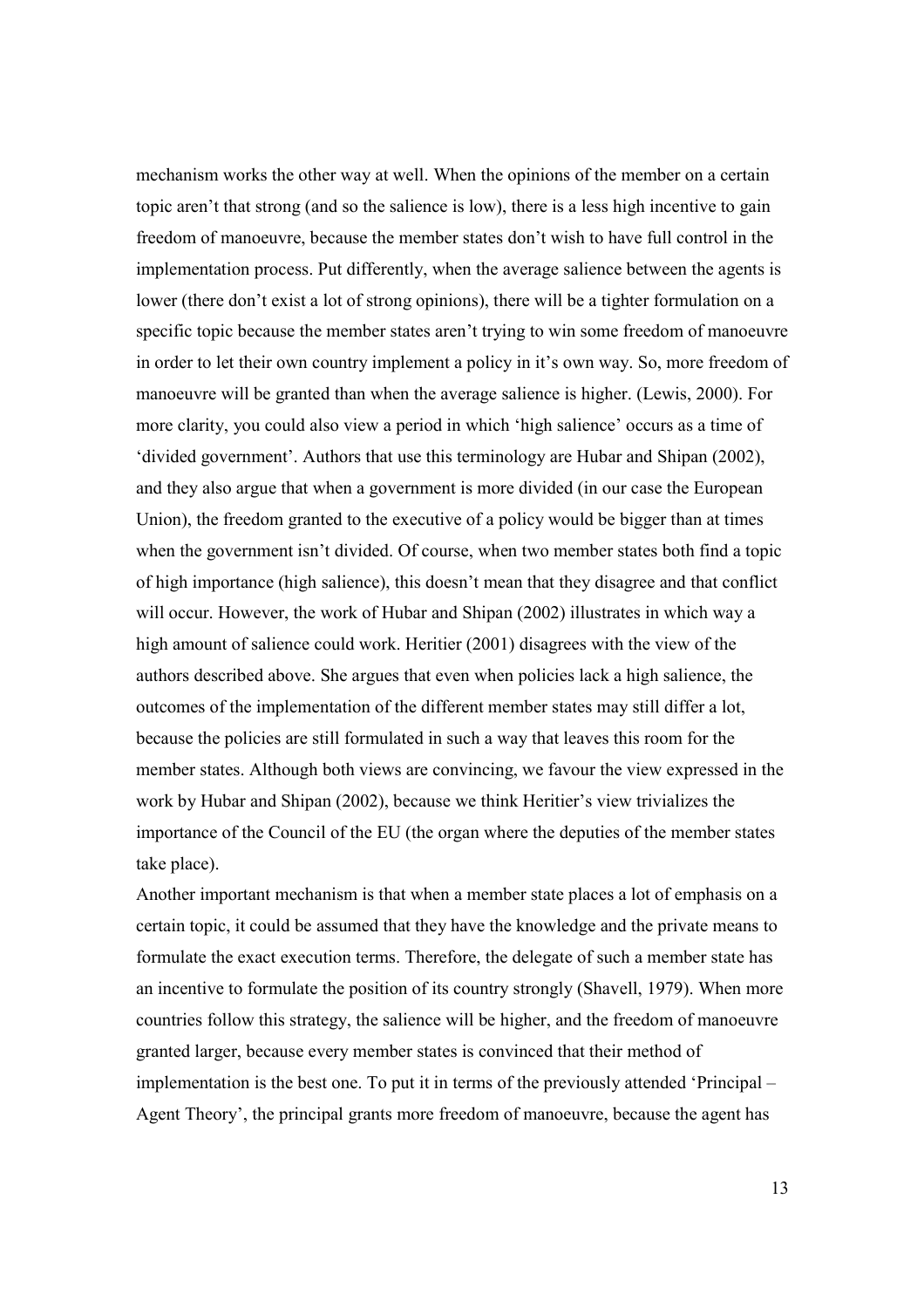the know-how about the methods of implementation concerning the policy (Epstein  $\&$ O'Halloran, 1994).

This review of the most important literature leads us to the following hypothesis:

# H2: The more salience in a particular issue, the more freedom to member states is granted.

Besides the direct effect that both the different policy types and salience have on freedom of manoeuvre, we will also research if they have an influence on each other. We argue that if a policy type is more restrictive, the salience on a particular topic will be higher. When a policy type is more restrictive, there is more to loose for the different member states, which results in the situation where every member state has a strong opinion, with high salience as a result. So, every member state wants to put their own preferences in the final law, which could lead to a restrictive policy that still grants a lot of freedom because of the way that it contains the preferences from all the member states. Therefore, our third hypothesis is:

### H3: The more restrictive a policy is, the higher salience is.

Our last hypothesis comes from the reasoning that salience might have an interaction effect on the relation between policy type and freedom of manoeuvre. We think that when the salience in a discussion about a new to be implemented policy is high, the direct effect of the level of restrictiveness of a policy on freedom of manoeuvre will be smaller. This could be the case, because when a certain topic draws a lot of salience, it doesn't matter what kind of policy type it is molded into. No matter how restricting (or not restricting) a policy type is, the salience (and hence the emphasis) is so high that that transcends the effect of the policy type involved. For example, if the gross of the member states places a lot of emphasis on a topic concerning the European economic market, than salience is high. Because they find this issue so important, they will mind less what policy type is involved; no matter how restrictive or not restrictive that type is, they still want their own agenda to be realized. So, with higher salience, the effect of the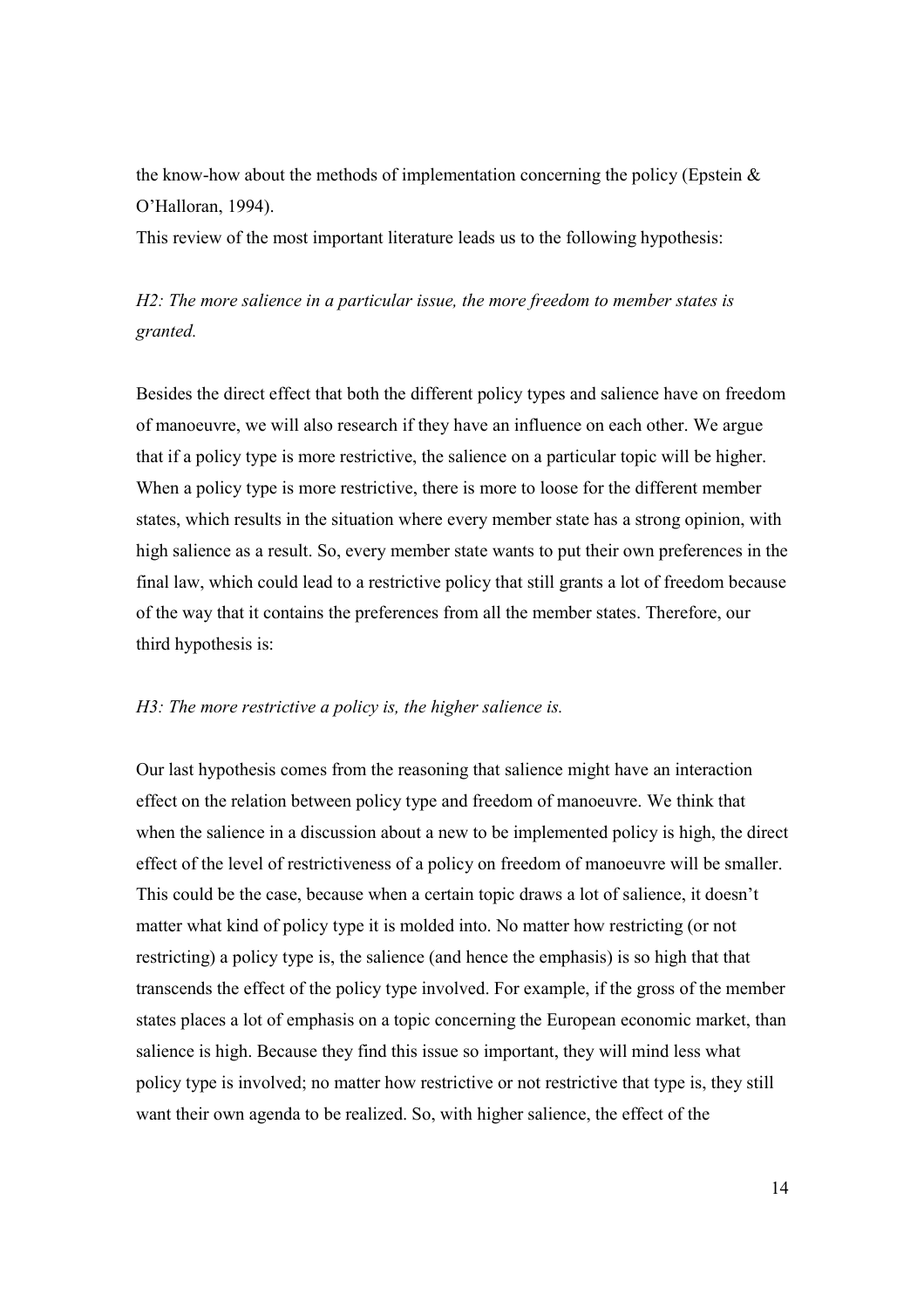restrictiveness of a policy on freedom of manoeuvre will be smaller. Our fourth hypothesis therefore is:

H4: The higher salience is, the smaller is the direct effect of the restrictiveness of a policy on freedom of manoeuvre.

All our hypotheses are illustrated by figure 1.





# 4. Research Design

In our research we're examining the influence that multiple variables have on freedom of manoeuvre. Following from our literature study this research of course will focus on the dynamics of the European Union. Here we will provide an outlook of the variables were going to use and we will describe them.

We want to know the effect of the type of policy on the freedom of manoeuvre granted to the member states of the EU, and we also want to know if this relationship alters when we take the measured salience up in the equation. In addition, we are going to find out if their exists an effect of salience on freedom of manoeuvre. So, we both are measuring a direct effect of 'salience' on ' freedom of manoeuvre and we use the variable 'salience' as a moderator variable; one that may or may not have the ability to change the relation at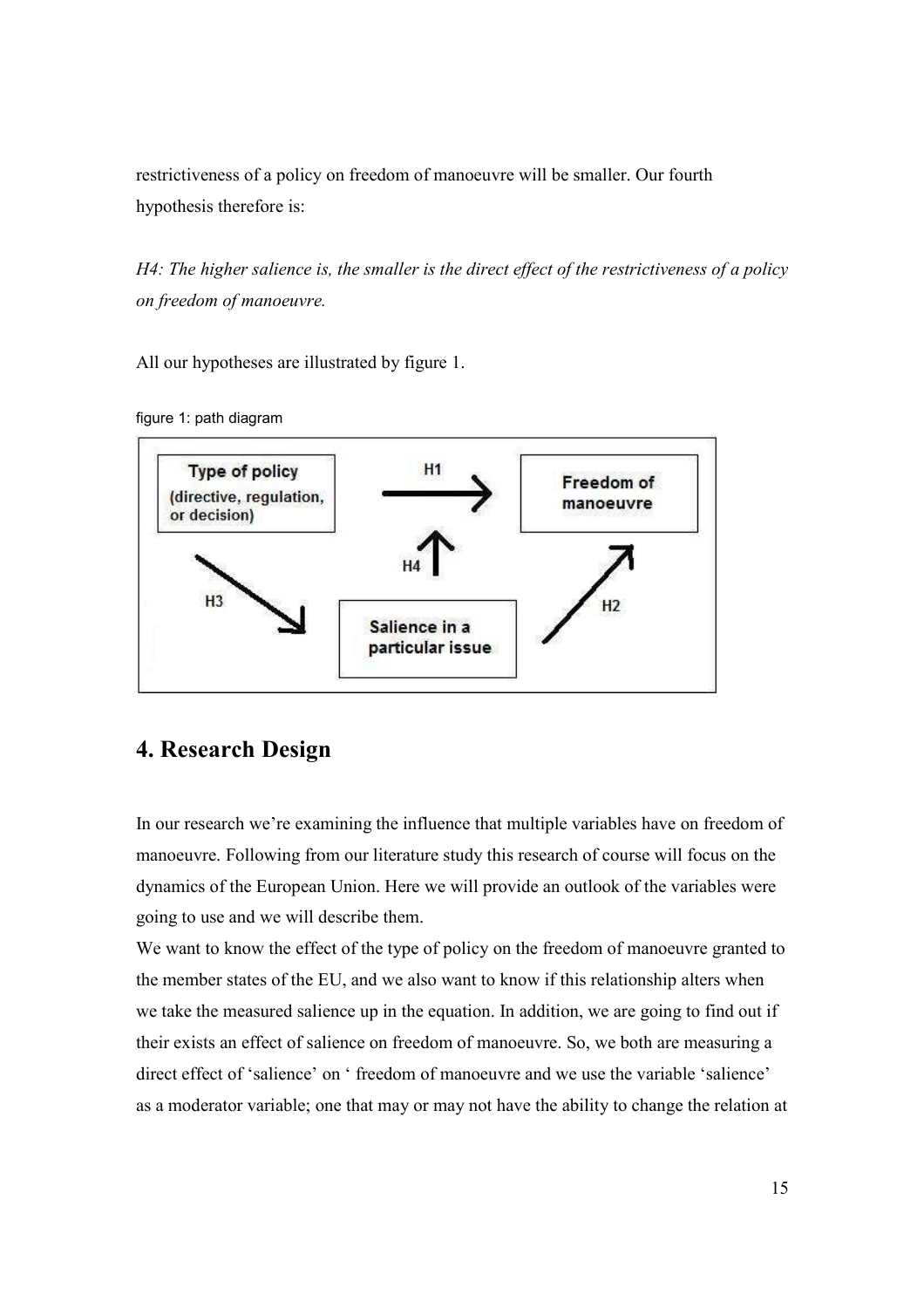issue. We expect, as came forward in the previous sections, that this variable will have an effect on freedom of manoeuvre. But, for the sake of completeness, we must take into account the possibility that our assumptions were faulty.

We're using a data set about the EU that collects a lot of data on a range of topics discussed in the Council of the European Union, for example about agriculture or European economics. The dataset, made by Torenvlied & Thomson (2007), has information about whether or not the member states showed interest in the topic treated; what they voted; what the policy they voted was about; what importance they granted to the policy they voted about (salience); what type of policy they voted about; and how much freedom of manoeuvre it had as a result. It reports about a number of policies, that mostly take place between may 2004 and December 2005. The legislative acts were selected on the criteria of at least some political importance and controversy. The information about whether or not there was some controversy and political significance was derived from a series of interviews. Usually these informants were participants of the legislative act in question. This choice was made to keep the information close to the source of interest. The main unique feature that separates this dataset from competing ones, lies in the variable salience. This variable contains information on the importance that member states place on specific policies (salience). For instance, if a proposition on an agricultural topic is in hand, France might find that topic of more interest than a topic concerning the environment. This dataset maps these differences between member states, and therefore is unique and highly suitable for our research goals. (Torenvlied  $\&$ Thomson, 2007).

### 4.1 Measurement of the dependent variable

We're going to measure the dependent variable, freedom of manoeuvre, in the same way that Franchino did it in his article. (Franchino 2004). Franchino uses a slightly different terminology, naming freedom of manoeuvre 'discretion'. This is however only a matter of different choice of words; it's not a real essential and substantive difference. Franchino comes to his variable by reading the content of the policies (for the first component of the variable). He counts the number of major provisions (or conditions) for each policy in the sample and he codes this information on the basis of whether or not it delegates executive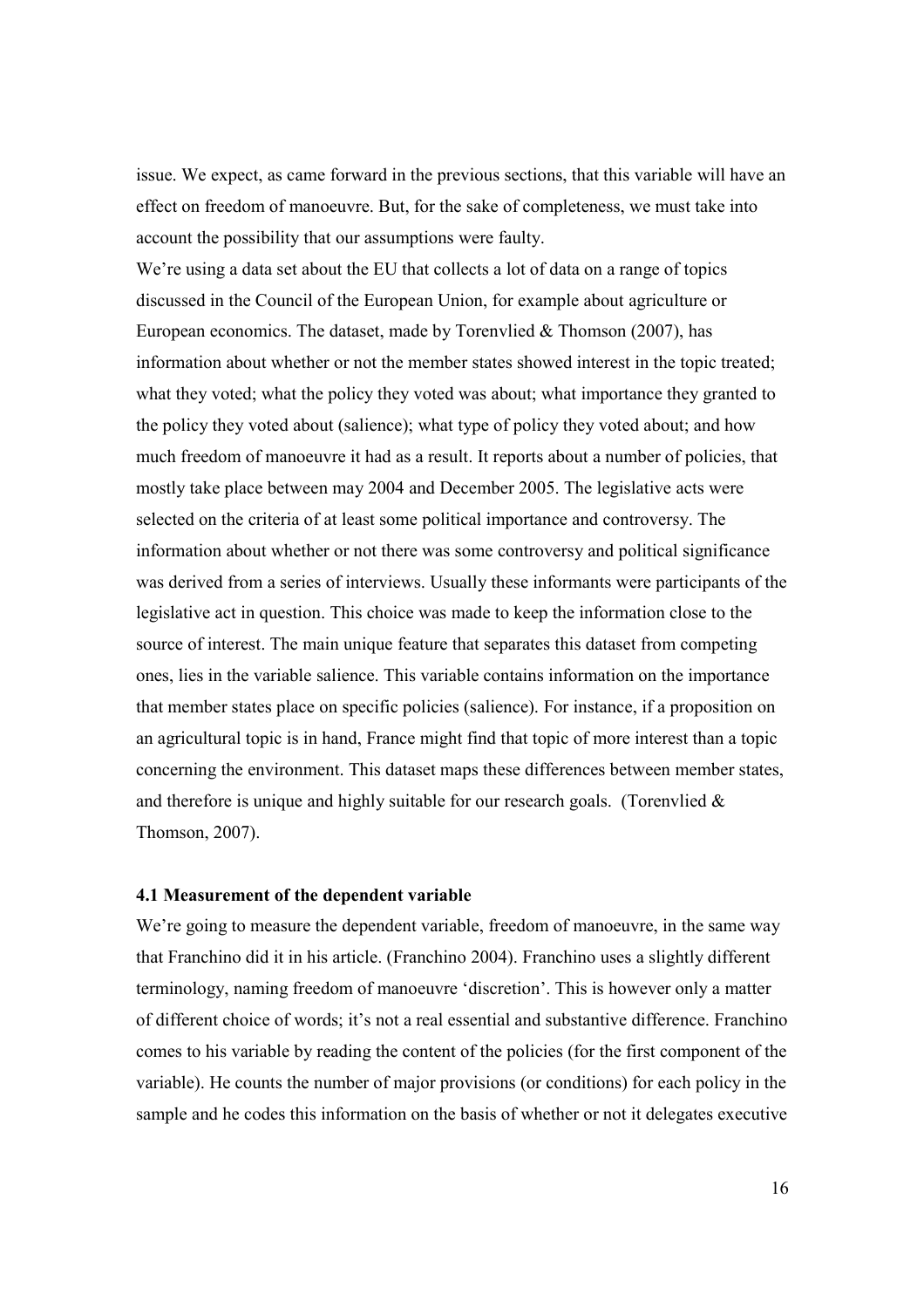powers to the member states. After that, the number of provisions that grant power to the member states is divided by the total number of provisions. The result is the first piece of the variable, because the complete variable disintegrates into two pieces. This first piece, the discretion ratio, was multiplied by 100, simply to facilitate interpretations. The first just discussed piece acts as a delegation ratio that says how much policy authority is granted to the member states. Franchino uses a second piece of the variable that consists of the procedural constraints that can be embedded to the policy. We, however, use a slightly simpler discretion ratio, that leaves this 'constraint ratio' out of the equation. We've made this choice analogue to Torenvlied, reasoning that al the discretionary powers were subject to some form of constraint.

#### 4.2 Measurement of the independent variables

The independent variables are measured somewhat more straight-forward. The type of policy is measured with three dichotomies. For example, there is a variable that gives a '1' when the policy is one of the directive kind and an ' 0' if not. In our pad-diagram we take these dummy variables into one variable to see the influence of it. In other words, we code the variable in such a way that directive is the lowest and decision is the highest, which gives a variable 'type of policy' with 'directive=1', 'regulation=2' and 'decision=3'. In other parts of our analysis we use the dummy variables that the dataset gives directly, to have a better look of the independent effects. To measure salience, we take the variable out of the dataset that directly measures salience. As stated before, on of the major advantages of the dataset we use is the variable that measures salience; other datasets do not have this feature.

### 4.3 Measurement of the Control Variables

We're going to use control variables to check whether or not it makes any difference what the policies are about. We're going to see whether it makes any difference if a policy is about agriculture, the internal market or another type of policy. If this indeed is the case, we might be dealing with a quite specific EU mechanism of policy making and decision making. If this is not the case, we could (with some reserves) say that the paradigm we've described is broadly applicable to other bureaucratic authorities and thus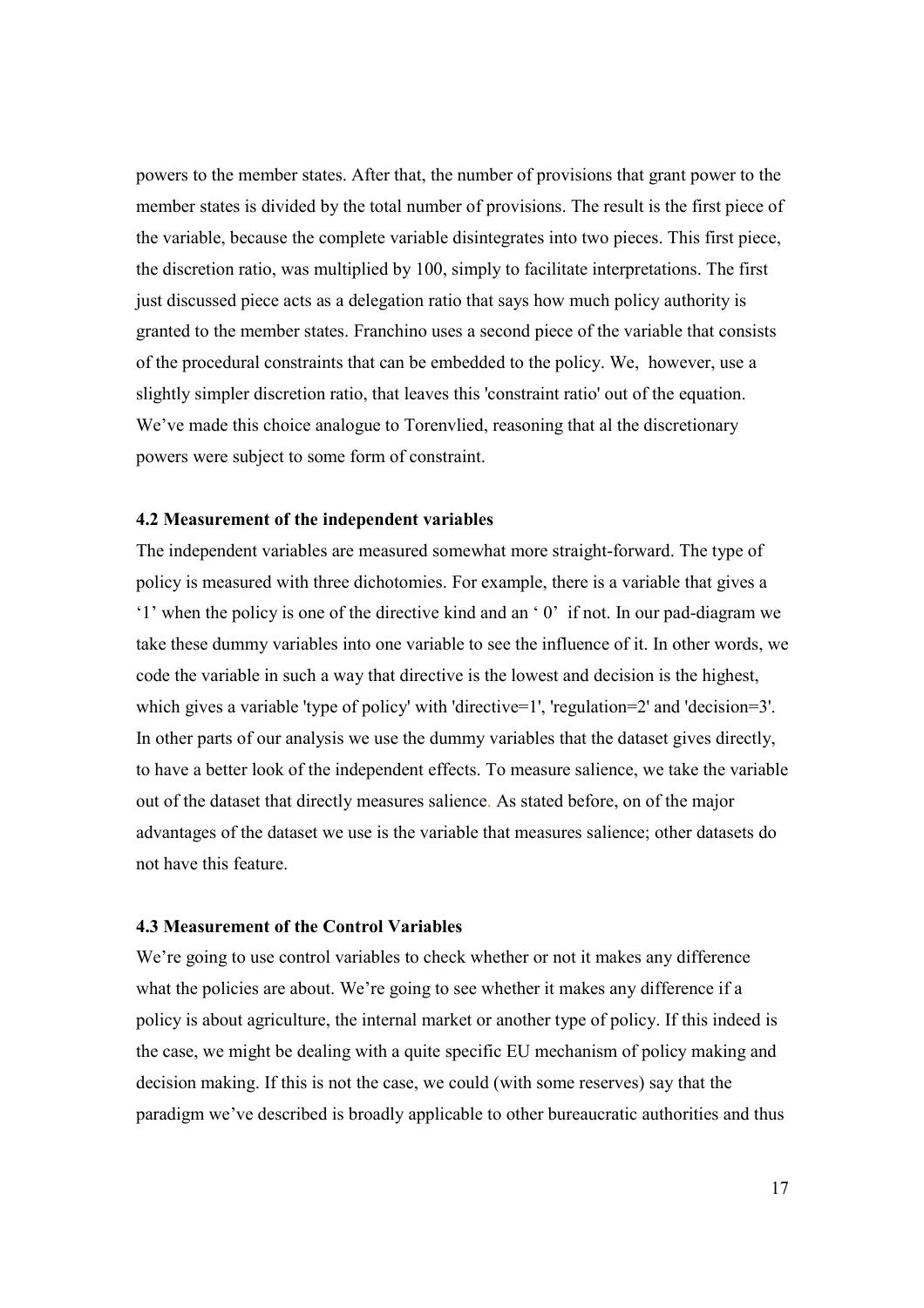apt to generalize. For more clarification, and a schematic recapitulation of the previous section, we here will provide a table which shortly mentions all the variables discussed. table 1: variables

| Freedom of Manoeuvre | With this variable we will measure how much         |
|----------------------|-----------------------------------------------------|
|                      | discretion of implementation is granted to the      |
|                      | member states with regard to the policies they      |
|                      | have to apply                                       |
| Type of Policy       | Could be directive, regulation or decision. We      |
|                      | measure this variable by using three dichotomy      |
|                      | variables.                                          |
| Salience             | This variable measures to which degree the actors   |
|                      | find the topic of interesting value. We take a      |
|                      | variable that is one of the prominent features of   |
|                      | the dataset.                                        |
| Subject of Policy    | Variable that states if a policy is about           |
|                      | agriculture, the internal market or another kind of |
|                      | policy. This variable is used as a control variable |
|                      |                                                     |
|                      |                                                     |

To conclude, we provide some general numbers on the variables were going to use in the next chapter and that are discussed above. We include the means and the standard deviation, and derive a correlation matrix, to provide some basic knowledge of the variables we use.

| table 2: descriptive statistics variables |  |  |  |  |  |  |
|-------------------------------------------|--|--|--|--|--|--|
|-------------------------------------------|--|--|--|--|--|--|

|                             | N Minimum Maximum |      |       | <b>Mean Std. Deviation</b> |          |  |
|-----------------------------|-------------------|------|-------|----------------------------|----------|--|
| <b>Freedom Of manoeuvre</b> | 210               |      | 42.86 | 10.39                      | 11,57381 |  |
| <b>Salience</b>             | 170               | 5.29 | 90    | 55.15                      | 17,43915 |  |
| <b>Directive</b>            | 210               | 0    |       | 0.3857                     | 0.48793  |  |
| <b>Decision</b>             | 210               | 0    |       | 0.081                      | 0.27341  |  |
| <b>Regulation</b>           | 210               | 0    |       | 0.5333                     | 0.50008  |  |

A quick look teaches us that the average freedom of manoeuvre that is granted is quite low. So, the member states on average don't get to decide that much about the policies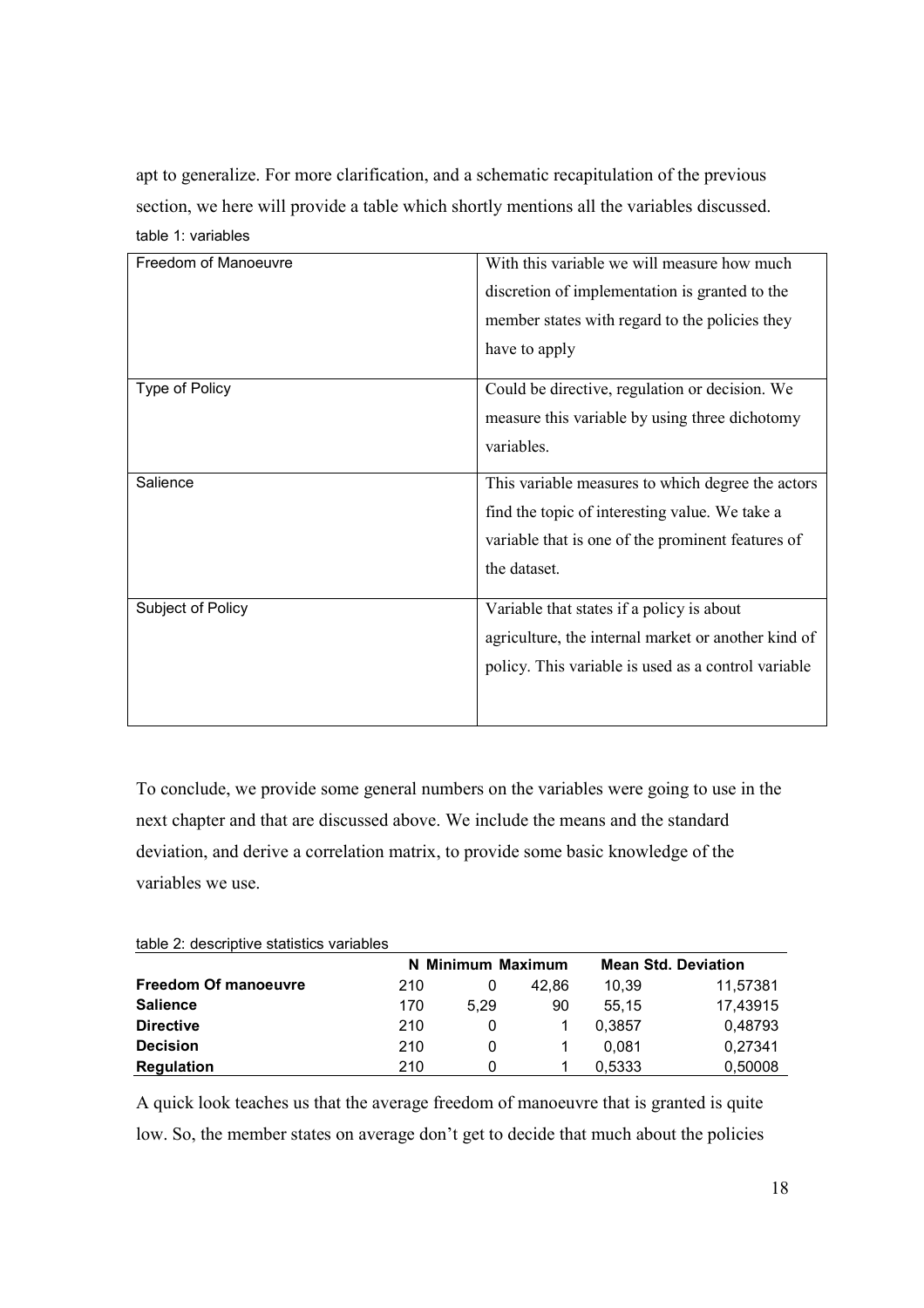they have to implement. To visualize this issue we provide a histogram (figure 2), keep in mind that the variable freedom of manoeuvre was multiplied by 100 to facilitate interpretations.



Figure 2: Distribution of freedom of manoeuvre granted to member states

Here we see very clearly that the freedom of manoeuvre has a very lopsided distribution. This may indicate that the effects of salience and the type of policy will be marginal at best, because the member states actually never get that much implementation freedom! Of course, this is only speculating.

### 4.4 Data Analyses

In our research we will use different methods for studying the relations between our variables. First we will compare the means of salience and freedom of manoeuvre with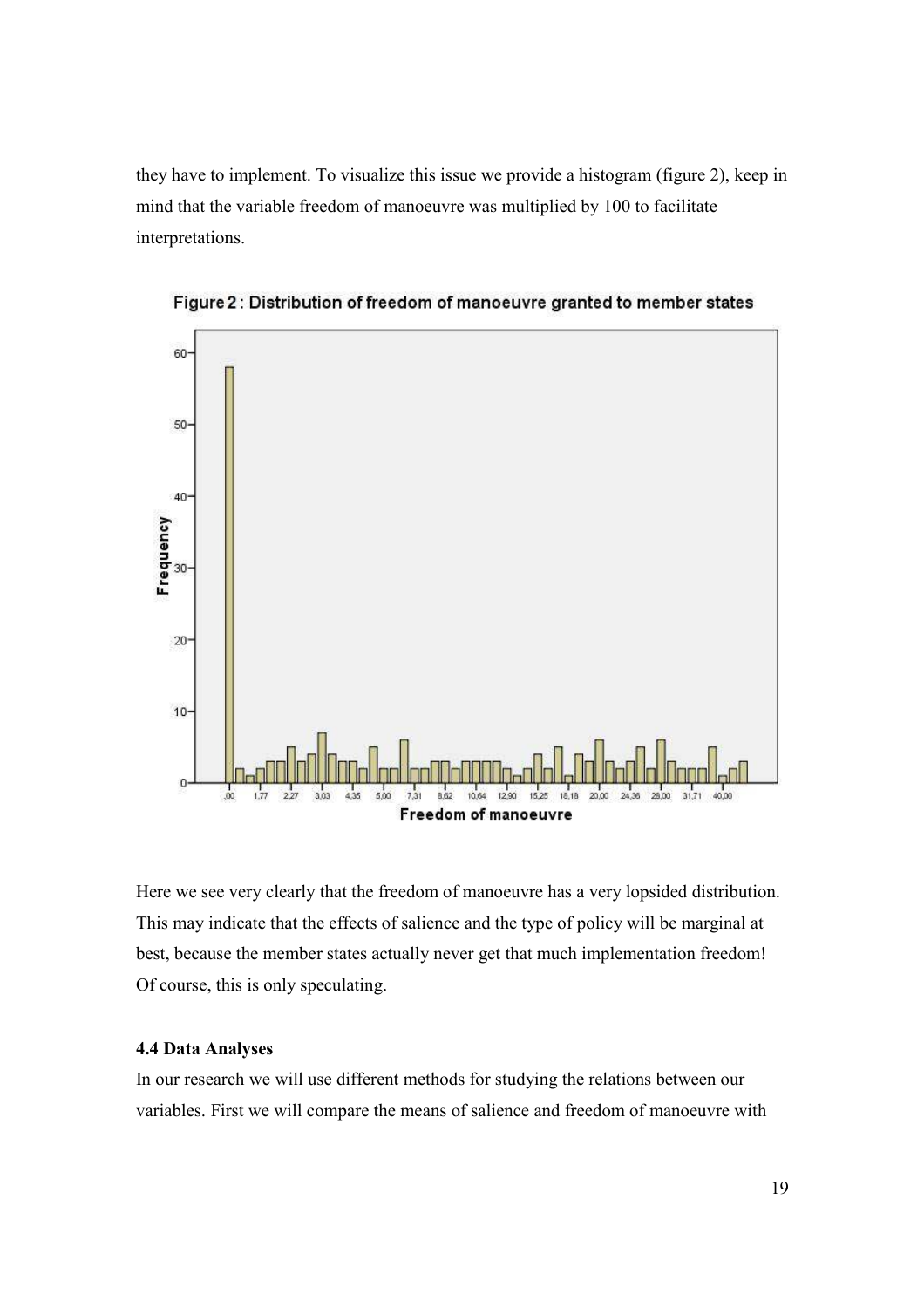the different policy types, so we can see if there is any difference. We will use eta to check wetter these results are a statistically coincidence or not. Eta is an effect measure for measuring the effect between a variable on an interval scale and a variable on a category scale. To see if there are any significant relations between the variables we need a regression method to find that out. Because there is an unequal distribution of freedom of manoeuvre, we decided to use a binary logistic regression. In binary logistic regression, the dependent variable needs to be a dummy variable. We made a new variable for freedom of manoeuvre. 27,6% of the cases have a value of 0 which means that there is no freedom of manoeuvre. The rest of the cases are spread from 1 towards the maximum value of 42,86. The new variable will handle everything above a value of 1 as freedom and everything below 1 as no freedom. In order to see if the new arrangement of freedom of manoeuvre is a correct one we also make a second arrangement. In this arrangement we will split freedom of manoeuvre in half straight on the median. So 50% will be counted as no freedom of manoeuvre and 50% as freedom of manoeuvre. The median, which is 4,88, still lies left from the mean (10,39) , and still far away from the highest value of 42,89 like our former arrangement. The main reason to divide freedom of manoeuvre in 2 groups of 50% of the cases is that it makes the measurement more reliable because we can compare two groups of the same size. Furthermore we will use linear regression to measure H3. This because of the fact that we can't make a dummy variable of salience and salience is in H3 the dependent variable. After we finish the binary logistic regression we will fill in a path diagram to give a better view on the results. A path diagram (figure 2) is a model that consists of a number of measured or observed variables and unmeasured variables connected together by single-headed or double-headed arrows. The arrows indicate the causality of the variables. The path coefficients quantify the magnitude of a direct prediction, a correlation or a cause. The coefficients in a path diagram are usually measured by linear regression. Because we will use binary logistic regression, the coefficients in the path diagram will be also the one gained by binary logistic regression. For the type of policy we made a new variable which contains all of the policy types, because it is not possible to put all the 3 policy categories separate into the path diagram. The coefficients for the relation between the type of policy and the level of salience are gained from linear regression.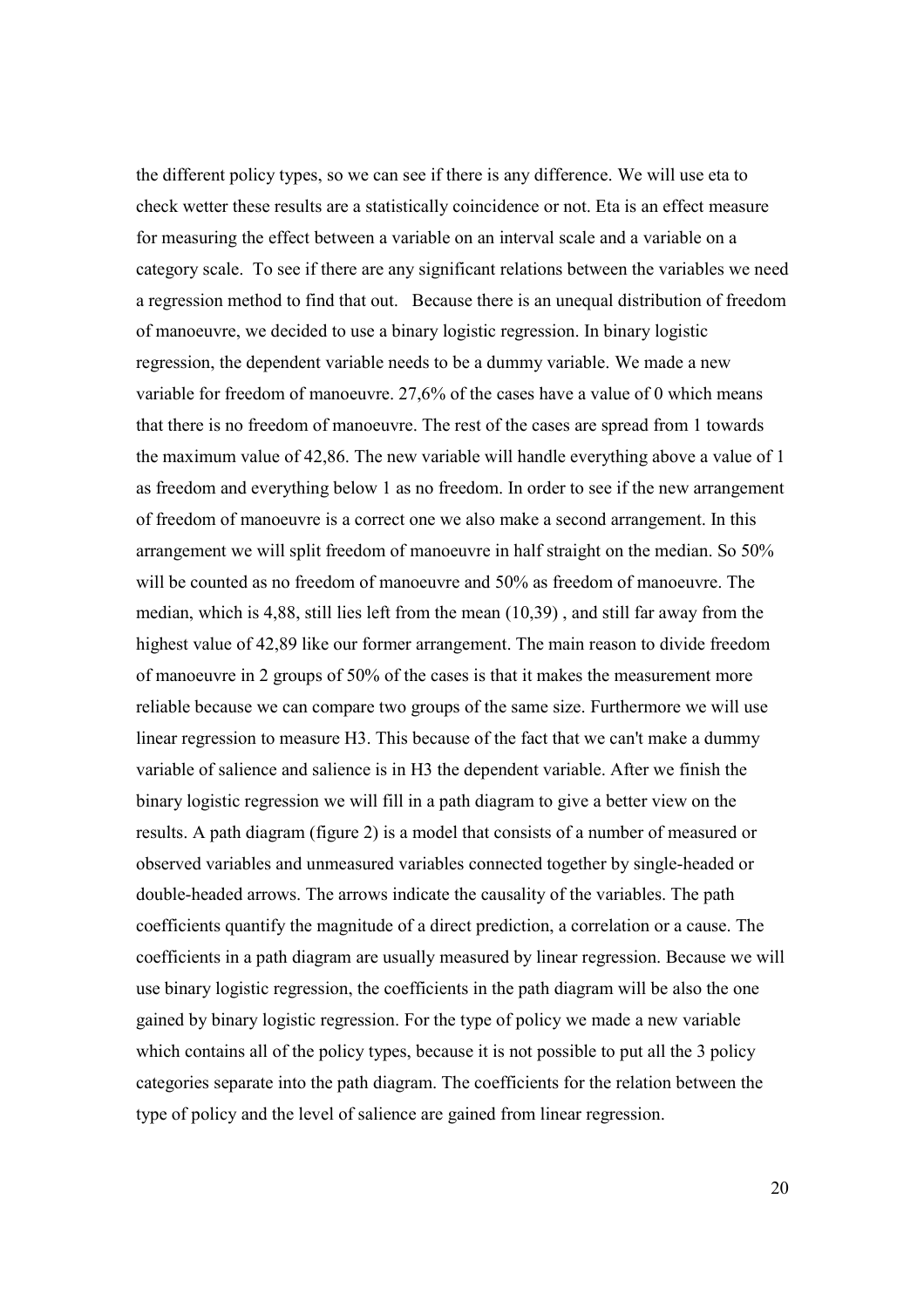### 5. Results

We first compared the means of freedom of manoeuvre by the different policy types. We can see that there are differences between the different policies. Directive policies give the highest freedom and decision policies give the lowest freedom. This is exactly what we expected from the theory. An eta of 0.473 shows us that there is a strong relation between the policy types and the level of freedom given (table 3). In the same table we can see that there are very few cases regarding the number of decisions. When we remove the number of cases regarding decisions, the Eta drops a little to 0,437. This means that the decision cases add a little value to the effect of the type of policy to the freedom of manoeuvre.

| I able 3: <i>mean freedom by policy</i> |        |     |        |  |  |
|-----------------------------------------|--------|-----|--------|--|--|
| policy                                  | Mean   | N   | SD     |  |  |
| Directive                               | 17,128 | 81  | 12,553 |  |  |
| Regulatory                              | 6.751  | 112 | 8.944  |  |  |
| Decision                                | 2,300  | 17  | 6,271  |  |  |
| Total                                   | 10,393 | 210 | 3,854  |  |  |
| Eta                                     |        |     | 0.473  |  |  |

 $\tau$  and  $\sigma$  are positive policy policy policy

We will also compare the means of salience between the different policy types in this issue (table 4). We can see that there is less salience in directive policies and the most salience is in the decision category. An Eta of 0.132 shows an average relation between the policy types and the level of salience. The low Eta might be the effect of the low number of decision policies. If we delete the decision category the eta changes to a much lower 0,055. This means that the decision category is an important part of the effect between salience and the policy types. Perhaps this is the result of the big difference between the decision and regulatory category and the fact that the directive and regulatory category lay next towards each other. The results assume that the more restrictive a policy is, the more important it's found by the member states.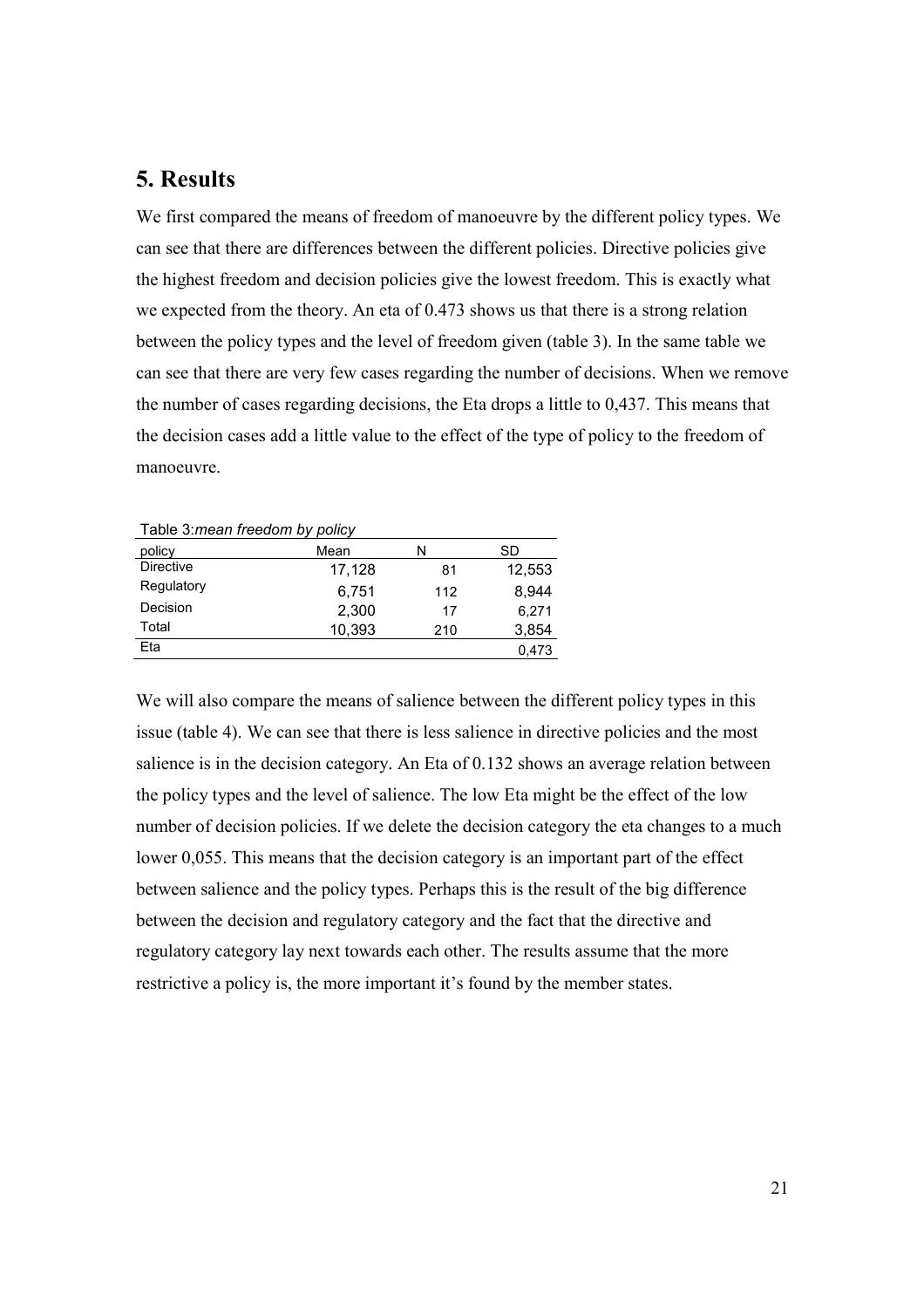| Table 4: mean salience by policy |        |     |        |  |  |
|----------------------------------|--------|-----|--------|--|--|
| policy                           | Mean   | N   | SD     |  |  |
| <b>Directive</b>                 | 53,442 | 74  | 19,404 |  |  |
| Regulatory                       | 55,398 | 79  | 16,039 |  |  |
| Decision                         | 61,436 | 17  | 13,584 |  |  |
| Total                            | 55,151 | 170 | 17,439 |  |  |
| Eta                              |        |     | 0,132  |  |  |

Now we have indications of the directions of the effects between the variables, we will do a binary logistic regression with our first arrangement of freedom of manoeuvre. The first arrangement gives the following results:

Table 5: Binary logistic regression 1st arrangement (b-coefficients) (Constant) 0,873 \*\*\* 0,666 -0,310 -0,973 Directive 0,693 \* 0,907 \*\* 3,730 \*\* 4,128 \*\* Decision -1,479 \*\* -1,137 \*\* -4,425 \*\* -3,351 \* Salience -0,002 -0,086 \* -0,071 Interaction effect  $-0.051$  \*  $-0.044$  \* Financial -0,590 Agri 0,152 Agfish 1,389 \* International market -0,714

 $*p$  <.10;  $*p$  <.05;  $**p$  <.01.

In table 5 we can see that several times new variables where added into the binary logistic regression. At first the table shows that directive and decision policies, compared with regulatory policies, have a significant influence on the level of freedom given to the member states. This is in line with our hypotheses (H1) that directive policies grant the most freedom followed by regulation policies and decision policies.

When we add the salience variable we see that the coefficient is very low and there is no significance. It seems that there is no support for our hypothesis regarding the amount of freedom given when salience is changing (H2). The interaction effect in the next column makes salience significant. This is because of the fact that salience is also included in the interaction variable and therefore enlarges the effect of salience on freedom of manoeuvre. This does not mean that in column 3 there is support for H2. The same we see in the policy categories. Especially the coefficients, they are multiplied by 4 because of the interaction effect. The interaction effect in column 3 itself is also significant. So there is enough support to assume that the higher salience is, the smaller is the direct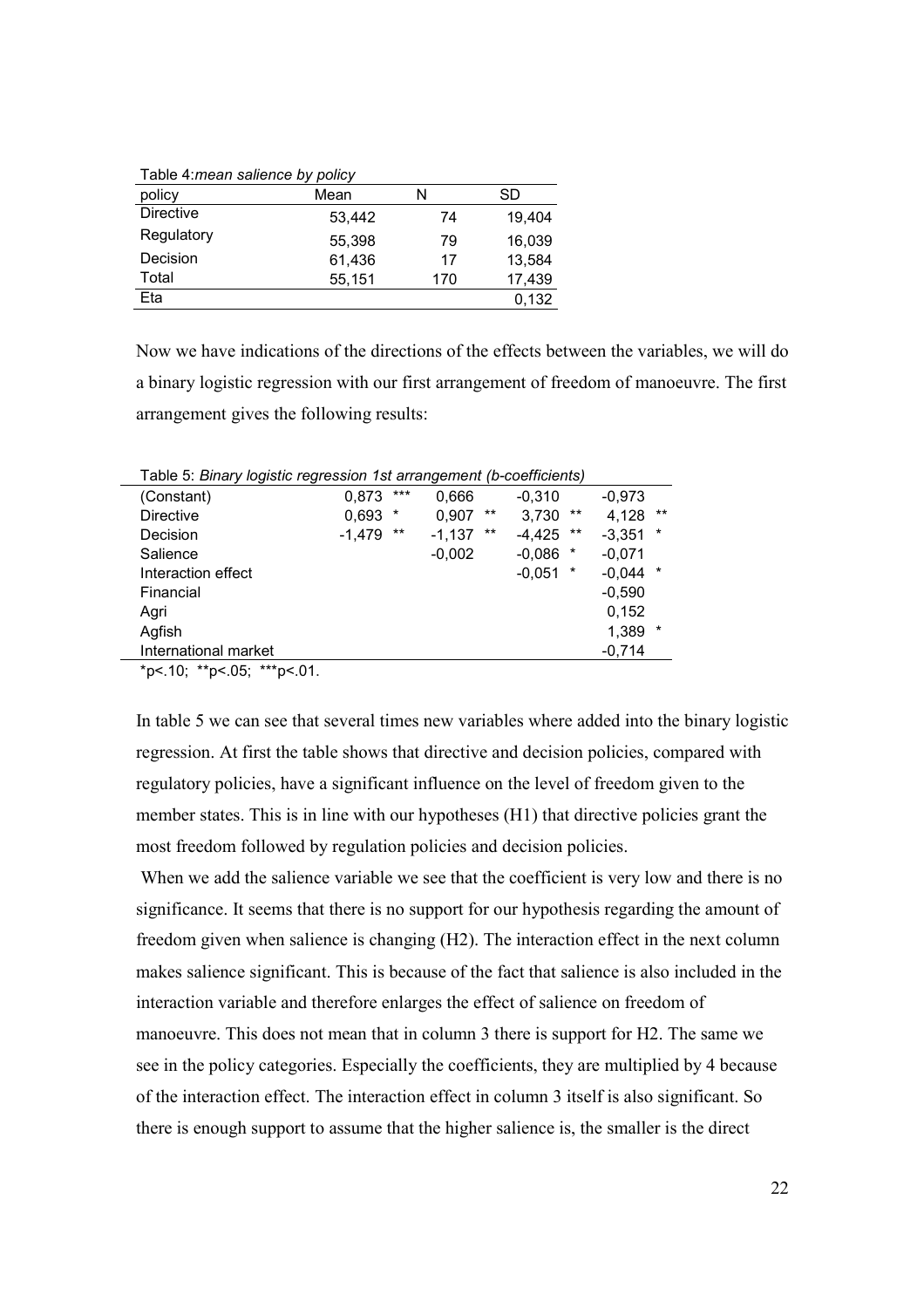effect of policy type on freedom of manoeuvre (H4). In the 4th column we added our control variables. The control variables take out the significance level of salience. It seems that there is also a matter of importance taken into the different policy sectors, which makes the salience less influential in the final regression. Furthermore the control variables have also a little effect on the policy variables which become a little less significant. The coefficients also change a bit, but not much.

It seems that the first arrangement for freedom of manoeuvre gives a good perspective on freedom. We will now test the second arrangement to see if this arrangement is better to predict the influence of the different variables on freedom of manoeuvre.

| l able 6: <i>Binary loqistic regression 2nd arrangement (b-coefficients)</i> |          |       |          |         |                |          |       |
|------------------------------------------------------------------------------|----------|-------|----------|---------|----------------|----------|-------|
| (Constant)                                                                   | $-0.788$ | $***$ | 0.618    |         | 0.410          | 0.294    |       |
| <b>Directive</b>                                                             | 2,354    | $***$ | 2,386    | $***$   | $***$<br>3,015 | 3,449    | $***$ |
| Decision                                                                     | $-0,752$ | $***$ | $-0,469$ |         | $-1,170$       | 0,174    |       |
| Salience                                                                     |          |       | $-0.028$ | $\star$ | $-0,046$       | $-0,016$ |       |
| Interaction effect                                                           |          |       |          |         | 0.011          | $-0,005$ |       |
| Financial                                                                    |          |       |          |         |                | $-0,503$ |       |
| Agri                                                                         |          |       |          |         |                | $-1,125$ |       |
| Agfish                                                                       |          |       |          |         |                | 1,484    | $***$ |
| International market                                                         |          |       |          |         |                | $-2,065$ | $***$ |
|                                                                              |          |       |          |         |                |          |       |

Table 6: Binary logistic regression 2nd arrangement (b-coefficients)

 $*p$  < 0.10;  $*p$  < 0.05;  $**p$  < 0.01.

In the first column (table 6) we see that there is a lot of support for H1. Compared with regulatory policies, directive and decision policies have a significant influence on the level of freedom given to the member states. The strange thing happens when we add the salience variable. This time there is a bigger effect of salience on freedom of manoeuvre and the effect is significant. It seems that there is a little support for H2 in this arrangement. Despite this, the effect of the decision category becomes lesser and isn't significant anymore. When we add the interaction effect in column 3, which should make the existing relation of the policy types and salience stronger, salience isn't also significant anymore and the directive category becomes also less significant. The interaction effect itself is also not significant and pointing the other direction compared with our hypothesis. With this arrangement their seems no evidence available to support H4. When we add the control variables in the 4th column another strange thing happens. The decision variable has given a positive effect compared with the regulatory category.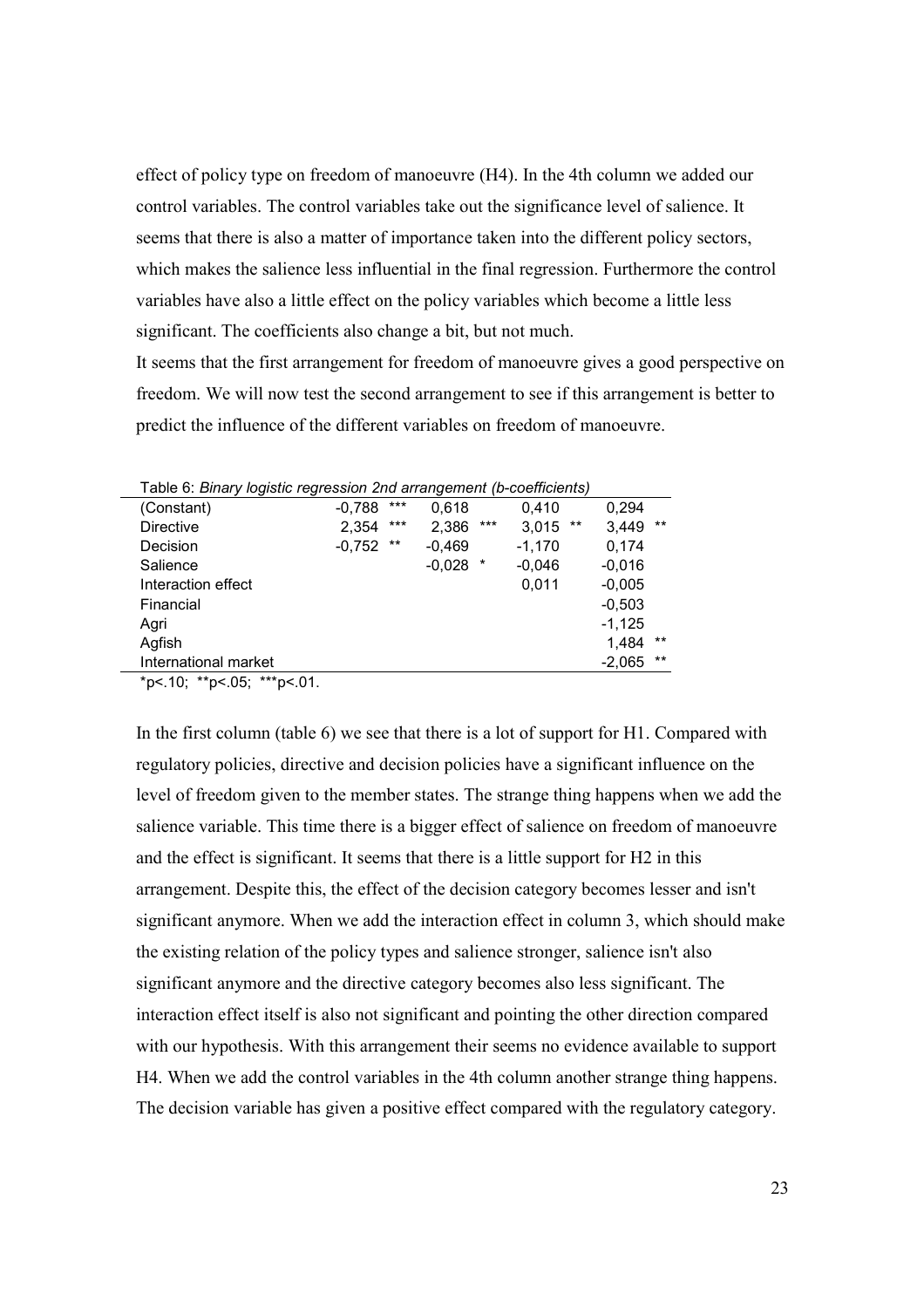This means that a decision policy in column 4 gives more freedom to member states than a regulatory policy. In the 4th column we see that with this arrangement their is no support for any of our hypotheses. Therefore we can decide that the first arrangement is the one that fits the best in our research, because the 2nd arrangement give results that are inconsistent with the theory and the variables became inconsistent in the process of adding new variables into the binary logistic regression.

We tested almost all of the hypotheses with logistic regression except of H3. To measure H3 we need a linear regression. The coefficient of the relation between the policy types and salience is  $0.325$  and significant ( $p=0.071$ ), which contents that the more restrictive a policy is, the higher salience is. The assumption of this was already seen in table 2 where the mean salience is bigger when the policy is more restrictive.

Before we can create a path diagram we need the coefficients of the relation between policy type and freedom of manoeuvre. Instead of using the different policy types individually we now use a variable which contain all the 3 types. The outcome gives the same significance level and a coefficient which is the mean of the coefficients of the policy types. In table 7 there is an overview of the final coefficients we will use to create the path diagram and therefore accept or withdraw our hypotheses.

| rable r: Coemcients for path diagram |                      |           |       |
|--------------------------------------|----------------------|-----------|-------|
| Independent                          | Dependent            |           |       |
| Policy type                          | Freedom of manoeuvre | $-3.604$  | $***$ |
| Salience                             | Freedom of manoeuvre | $-0.005$  |       |
| Interaction effect                   | Freedom of manoeuvre | -0.044    |       |
| Policy type                          | Salience             | $0.325$ * |       |
| *n< $10:***$ n< $05:***$ n< $01$     |                      |           |       |

Table 7: Coefficients for path diagram

\*p<.10; \*\*p<.05; \*\*\*p<.01.

Figure 3 shows the path diagram which gives a comprehensive overview of the measurements done before.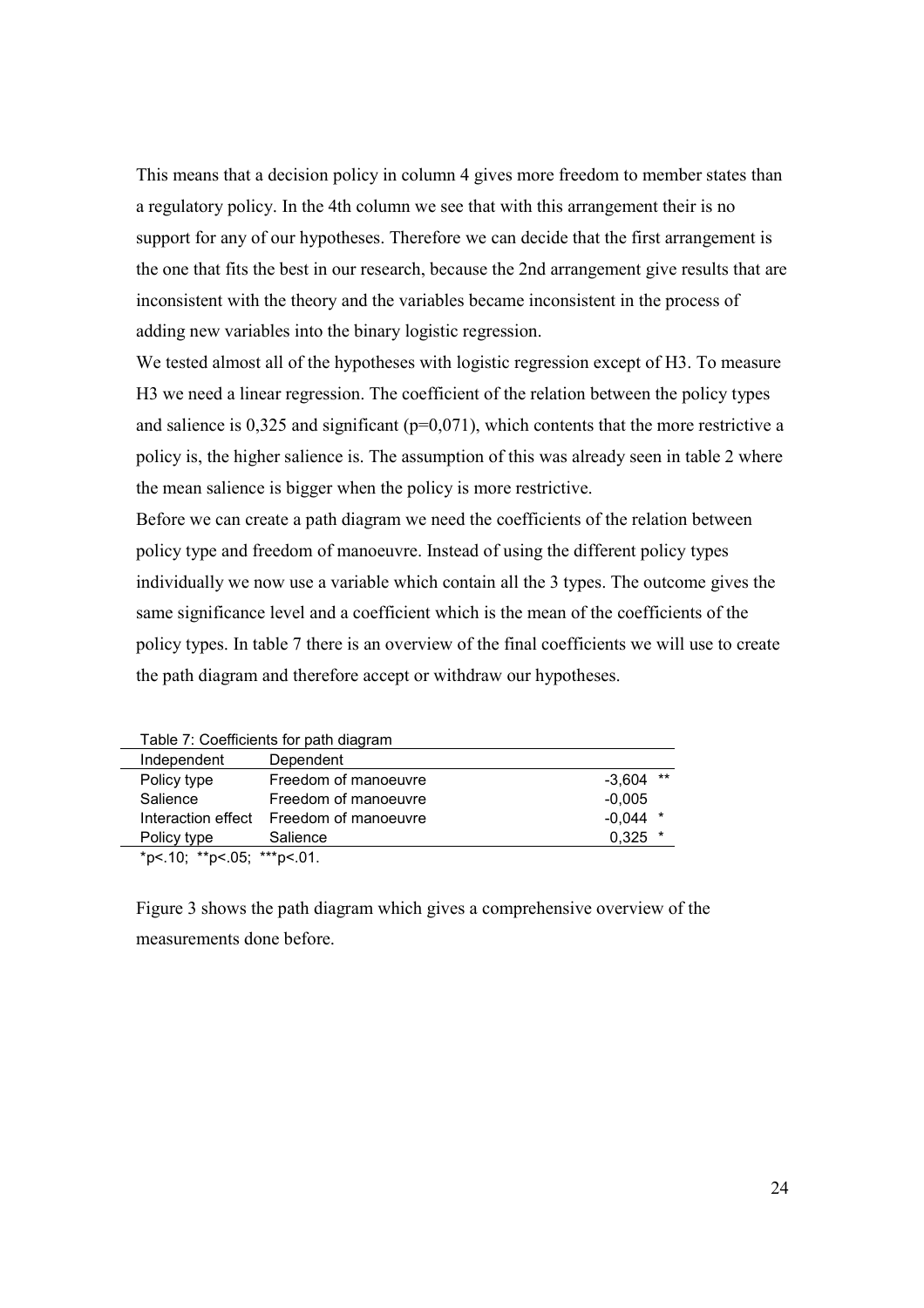



\*p<.10; \*\*p<.05; \*\*\*p<.01.

Now the path diagram is finished it gives a comprehensive overview by which we can accept or withdraw our hypotheses. We can see that the type of policy has a negative effect on the given freedom of manoeuvre. The more restrictive a policy is the less freedom is given. The effect has also a good significance level. There is enough support to accept H1. The type of policy has a positive effect on the level of salience. The more restrictive a policy is, the more important a certain issue is. This effect is also significant and therefore we can also accept H3. Furthermore, salience has a very small negative effect on the freedom of manoeuvre. The small coefficient doesn't say much about the direction the effect gives. Also another important factor is that the effect isn't significant. Therefore we can't accept H2. In the path diagram we can also see that the higher salience is, the smaller the direct effect of policy type on freedom of manoeuvre is. This effect is also significant and therefore we can accept H4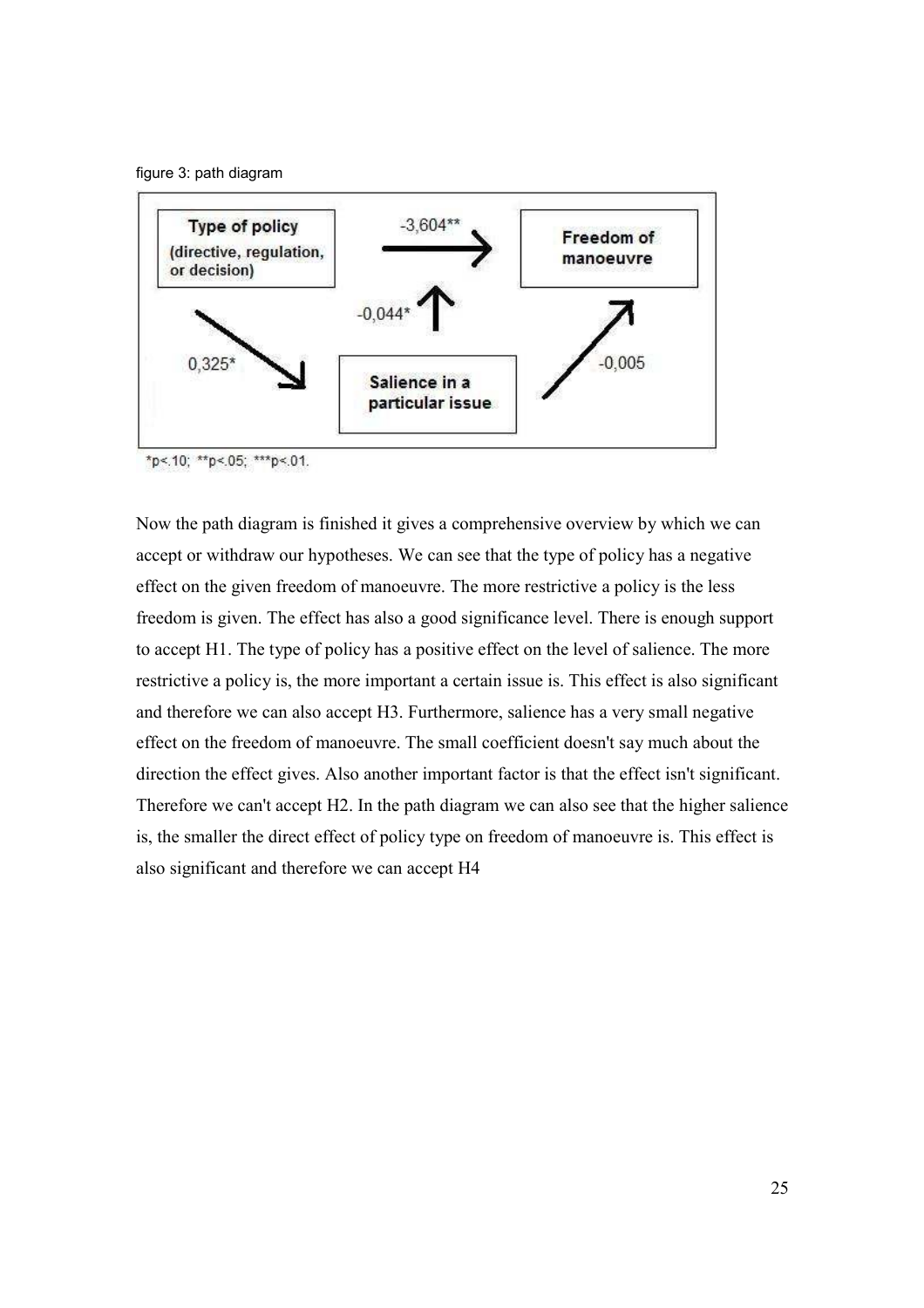### 6. Conclusion

This thesis provides a systematic overview in which way freedom of manoeuvre is influenced by the average salience in a particular issue and the restrictiveness of a policy. In this research we where able to test our assumptions we made in the theoretical framework with significant results. The statistical analyses provide enough support to assume that there is a difference is restrictiveness between the different types of policies in the European Union. We have also found that the freedom which is given by the principal (European Commission) to the agent (member states) is influenced by the type of policy. The type of policy has also a significant effect on the average salience given to a policy, which means that restrictive policies are found more important than lesser restrictive policies. There was not enough support to assume that the level of salience has any influence on the freedom given to member states. Despite this, salience has a negative influence on the relation between the policy types and the freedom given to member states. The relative low number of cases seems to be responsible for the low significance levels, and therefore the bad support for the relation between salience and freedom of manoeuvre. In a further research, more cases should be advised to generate statistical better results.

When we generalize our results to the social sphere, we think that a better informed public would understand more of the European Union when they knew about the concept of freedom of manoeuvre. If they had known about the differences in freedom and manoeuvre and how this concept protects different national identities, they might have had a better informed vote. It certainly is something to take into account in the future.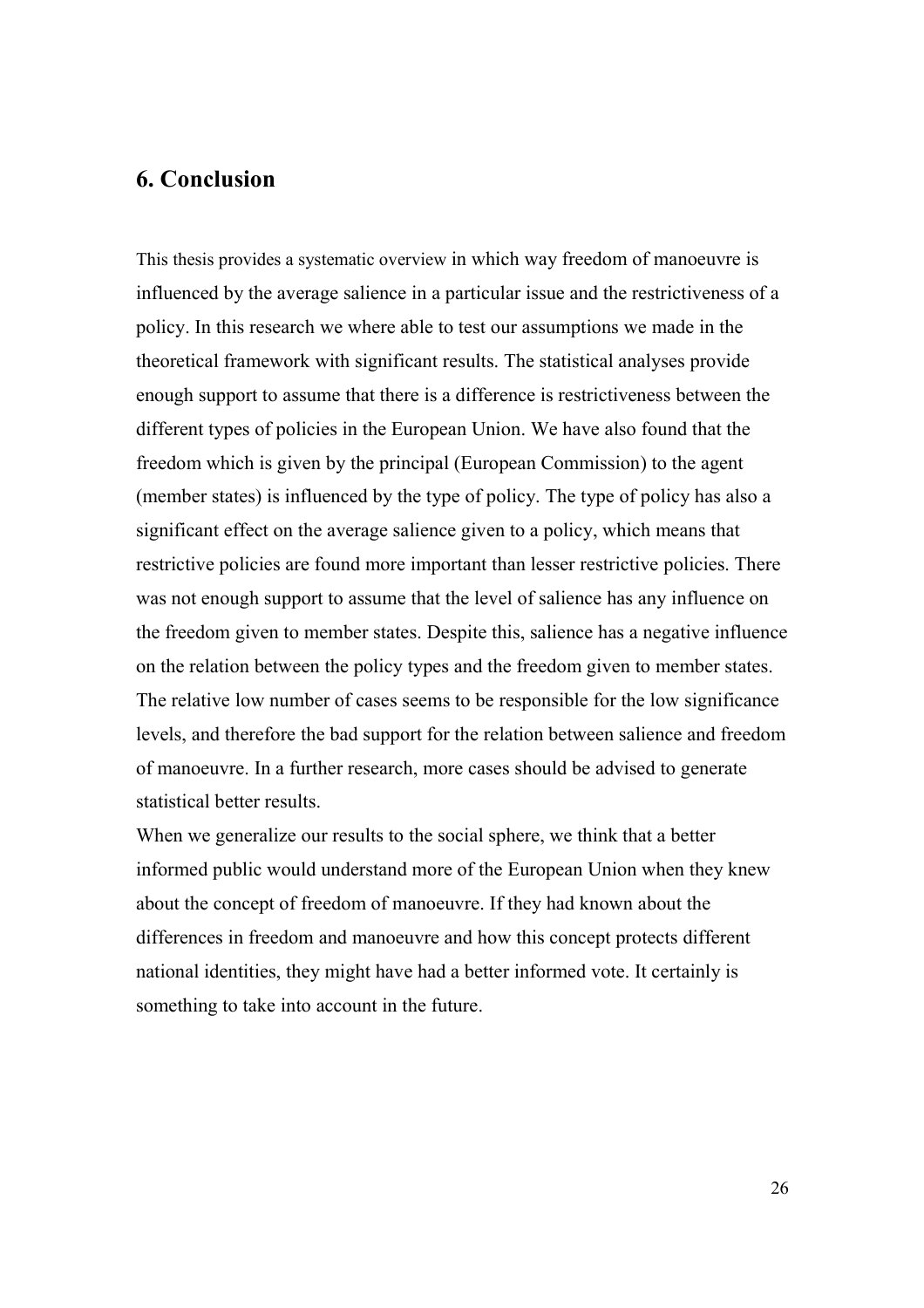### References

- Akerlof, George A. (1970). "The Market for 'Lemons': Quality Uncertainty and the Market Mechanism". Quarterly Journal of Economics 84 (3): 488–500.
- Alter, Karen J. (2008). Agents or Trustees? International Courts in their political context. European Journal of International Relationships. 14; 33
- Ballman, Alexander et al.2002 'Delegation, Comitology and the separation of powers in the European Union' International Organization 56, 3, Summer 2002, pp. 551– 574
- Brock, William A.& Evans, Lewis T. 1996. 'Principal-agent contracts in continuous asymmetric information models time The importance of large continuing information flows' Journal of Economic Behavior and Organization Vol. 29 ( 1996) 523-535
- Epstein, David and Sharyn O'Halloran. 1994. "Administrative Procedures, Information, and Agency Discretion: Slack vs. Flexibility". American Journal of Political Science, 38: 697-722.
- Epstein, David and Sharyn O'Halloran. 1996. 'Divided Government and the Design of Administrative Procedures: A Formal Model and Empirical Test. The Journal of Politics, 2: 373-397
- Franchino, Fabio (2002). "Efficiency or Credibility: Testing the Two Logics of Delegation to the European Commission". Journal of European Public Policy, 9: 677-694.
- Franchino, Fabio (2004). 'Delegating Powers in the European Community`. B.J.Pol.S. 34, 269–293
- Hix, Simon (2005) The Political System of the European Union. London: MacMillan  $(2<sup>nd</sup>$  edition).
- Huber, J. & Shipan, C. (2002). 'Deliberate Discretion? The Institutional Foundations of Bureaucratic Autonomy'. (Cambridge: Cambridge University Press, 2002), pp. 27–32.
- Jost, Peter-Jurgen. 1996. "On the Role of Commitment in a PrincipalSAgent Relationship with an Informed Principal. journal of economic theory 68, 510S530